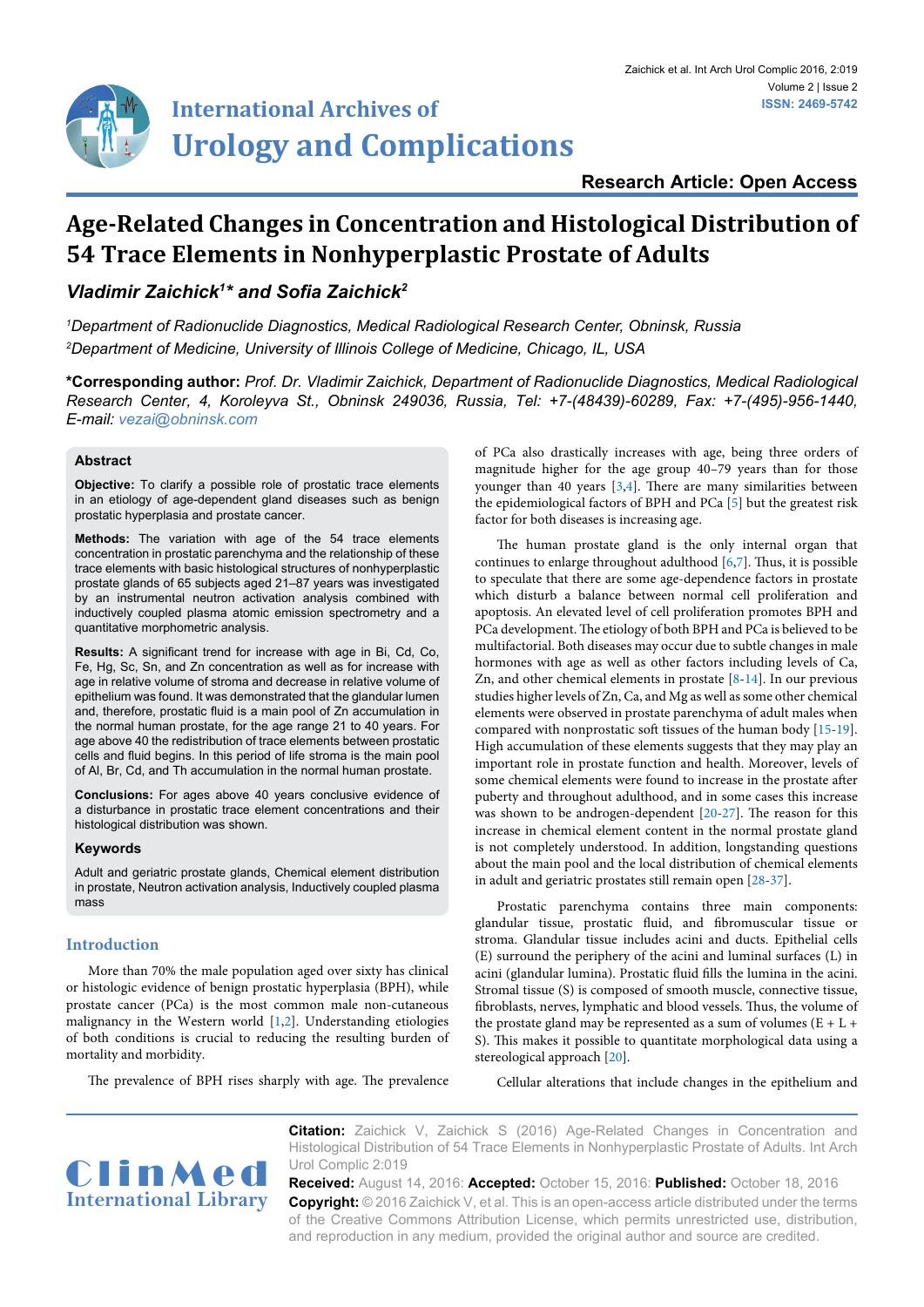stroma are implicated in the development and growth of the prostate gland, as well as in BPH and PCa pathogenesis [[38](#page-11-13)[,39\]](#page-11-14). However, the data on age-dependence of main histological components of normal prostates is extremely limited [[40](#page-11-15)[,41](#page-11-16)]. Moreover, some contradictory results were obtained in these studies.

Because of the lack of adequate quantitative data on the subject of chemical element distributions in human prostate and changes of these distributions with age, a study of as many of chemical elements as possible was begun by us. In our previous studies we investigated the chemical element distributions in pediatric and nonhyperplastic young adult prostate using correlations between elemental contents and quantitative morphological data [[20](#page-11-4)[,42](#page-11-17)- [44\]](#page-11-18). It should be noted that the morphological data is assessed as % of gland volume, thus, the results for chemical element contents have to be expressed as a concentration (mg/L or mg/dm $^3$ ) on wet mass basis.

The primary purpose of present study was to determine reliable values for histological characteristics and trace element concentrations in the nonhyperplastic prostate of subjects ranging from young adult males to elderly persons (over 60 years old) using a quantitative morphometric analysis and a nondestructive neutron activation analysis with high resolution spectrometry of long-lived radionuclides (INAA-LLR) combined with inductively coupled plasma mass spectrometry (ICP-MS). The second aim was to compare the trace element concentrations and histological characteristics in prostate glands of age group 3 (elderly persons, who were aged 61 to 87 years), with those of group 1 (adults aged 21 to 40 years) and group 2 (adults aged 41 to 60 years). The final aim was to investigate the relationships between trace element concentrations in prostate and quantitative morphometric parameters of the prostate glands studied.

### **Material and Methods**

#### **Samples**

Samples of the human prostate were obtained from randomly selected autopsy specimens of 65 males (European-Caucasian) aged 21 to 87 years. Age ranges for subjects were divided into three age groups, with group 1, 21-40 years (30.4  $\pm$  1.1 years, M  $\pm$  SEM, n = 28), group 2, 41–60 years (49.6  $\pm$  1.1 years, M  $\pm$  SEM, n = 27), and group 3, 61–87 years (68.8  $\pm$  2.7 years, M  $\pm$  SEM, n = 10). These groups were selected to reflect the condition of prostate in the first (group 1) and in the second (group 2) periods of adult life, as well as in the old age (group 3). The available clinical data were reviewed for each subject. None of the subjects had a history of an intersex condition, endocrine disorder, neoplasm or other chronic disease that could affect the normal development of the prostate. None of the subjects were receiving medications known to affect prostate morphology or its chemical element content. The typical causes of death of most of these patients included acute illness (cardiac insufficiency, stroke, pulmonary artery embolism, alcohol poisoning) and trauma. All prostate glands were divided by an anterior-posterior cross-section into two portions using a titanium scalpel [\[45-](#page-11-19)[47\]](#page-11-20). One portion was reviewed by an anatomical pathologist while the other was used for the trace element content determination. Only the posterior part of the prostate, including the transitional, central, and peripheral zones, was investigated. A histological examination was used to control the age norm conformity as well as to confirm the absence of any microadenomatosis and/or latent cancer.

## **Sample preparation**

The samples intended for trace element analysis were weighed, freeze-dried and homogenized. The pounded sample weighing about 50 mg was used for chemical element measurement by nondestructive instrumental NAA-LLR. The samples for NAA-LLR were wrapped separately in a high-purity aluminum foil washed with rectified alcohol beforehand and placed in a nitric acid-washed quartz ampoule. Titanium or plastic tools were used in sampling and sample preparation for the chemical element determinations [[45](#page-11-19)[-47](#page-11-20)].

After nondestructive NAA-LLR investigation the prostate samples were taken out from the aluminum foil and used for ICP-MS. The samples weighing about 50 mg were decomposed in autoclaves; 1.5 mL of concentrated  $HNO<sub>3</sub>$  (nitric acid at 65%, maximum (max) of 0.0000005% Hg; GR, ISO, Merck) and 0.3 mL of  $H_2O_2$  (pure for analysis) were added to prostate tissue samples, placed in one-chamber autoclaves (Ancon-AT2, Ltd., Russia) and then heated for 3 h at 160– 200 °C. After autoclaving, they were cooled to room temperature and solutions from the decomposed samples were diluted with deionized water (up to 20 mL) and transferred to plastic measuring bottles. Simultaneously, the same procedure was performed in autoclaves without tissue samples (only  $HNO<sub>3</sub>+H<sub>2</sub>O<sub>2</sub> +$ deionized water), and the resultant solutions were used as control samples.

The prostate specimens intended for the morphometric study were transversely cut into consecutive slices, which were fixed in buffered formalin (pH 7.4) and embedded in paraffin wax. The paraffin-embedded specimens were sectioned with 5 μm thickness and processed using routine histological methods. All samples were conventionally stained with haematoxylin and eosin, and then all histological slides were examined by an anatomical pathologist to detect any focus of benign prostatic hyperplasia, carcinoma, or intraepithelial neoplasia, to exclude samples with artifacts and so to select appropriate slides for further morphometric evaluation.

#### **Instrumentation and methods**

A vertical channel of nuclear reactor was applied to determine the mass fractions of Ag, As, Au, Ba, Br, Cd, Ce, Co, Cr, Cs, Eu, Fe, Gd, Hf, Hg, La, Lu, Nd, Rb, Sb, Sc, Se, Sm, Sr, Ta, Tb, Th, U, Yb, Zn, and Zr by NAA-LLR. The quartz ampoule with prostate samples, standards, and certified reference materials was soldered, positioned in a transport aluminum container and exposed to a 24-hour neutron irradiation in a vertical channel with a neutron flux of 1.3·10<sup>13</sup> n·cm<sup>-2</sup>·s<sup>-1</sup>. Ten days after irradiation samples were reweighed and repacked. The samples were measured for period from 10 to 30 days after irradiation. The duration of measurements was from 20 min to 10 hours subject to pulse counting rate. The gamma spectrometer included the 100 cm<sup>3</sup> Ge(Li) detector and on-line computer-based MCA system. The spectrometer provided a resolution of 1.9 keV on the <sup>60</sup>Co 1332 keV line.

Sample aliquots were used to determine the content of Ag, Al, As, Au, B, Be, Bi, Br, Cd, Ce, Co, Cr, Cs, Dy, Er, Eu, Ga, Gd, Hf, Hg, Ho, Ir, La, Li, Lu, Mn, Mo, Nb, Nd, Ni, Pb, Pd, Pr, Pt, Rb, Re, Sb, Se, Sm, Sn, Ta, Tb, Te, Th, Ti, Tl, Tm, U, Y, Yb, Zn, and Zr by ICP-MS using an ICP-MS Thermo-Fisher "X-7" Spectrometer (Thermo Electron, USA). The element concentrations in aqueous solutions were determined by the quantitative method using multi elemental calibration solutions ICP-MS-68A and ICP-AM-6-A produced by High-Purity Standards (Charleston, SC 29423, USA). Indium was used as an internal standard in all measurements. If an element has several isotopes, the concentration of Li,, B, Ti, Ni, Zn, Br, Rb, Mo, Pd, Ag, Cd, Sn, Sb, Te, Nd, Sm, Eu, Gd, Dy, ER, Yb, Hf, Re, Ir, Pt, Hg, Tl, and Pb in a sample was calculated as the mean of the values measured for their different isotopes. The detection limit (DL) was calculated as:

## $DL = C_i + 3 \times SD$

where  $C<sub>i</sub>$  is a mean value of the isotope content for measurements in control samples, and SD is a standard deviation of  $\mathbf{C}_\text{i}$  determination in control samples. For elements with several isotopes, the DL corresponded to that of the most abundant isotope. The relative standard deviation (RSD) did not exceed 0.05 for elements with  $C_i > 5$ DL and did not exceed 0.20 for elements with  $C_i < 5$  DL.

Details of the analytical methods and procedures used here such as nuclear reactions, radionuclides, gamma-energies, isotopes, spectrometers, spectrometer parameters and operating conditions were presented in our earlier publications concerning the trace elements of pediatric and young adult prostate gland [[17](#page-11-8)[,18,](#page-11-9)[22,](#page-11-10)[24](#page-11-11)].

Morphometric evaluations were then performed quantitatively using stereological method [[48\]](#page-11-12). The stained tissue sections were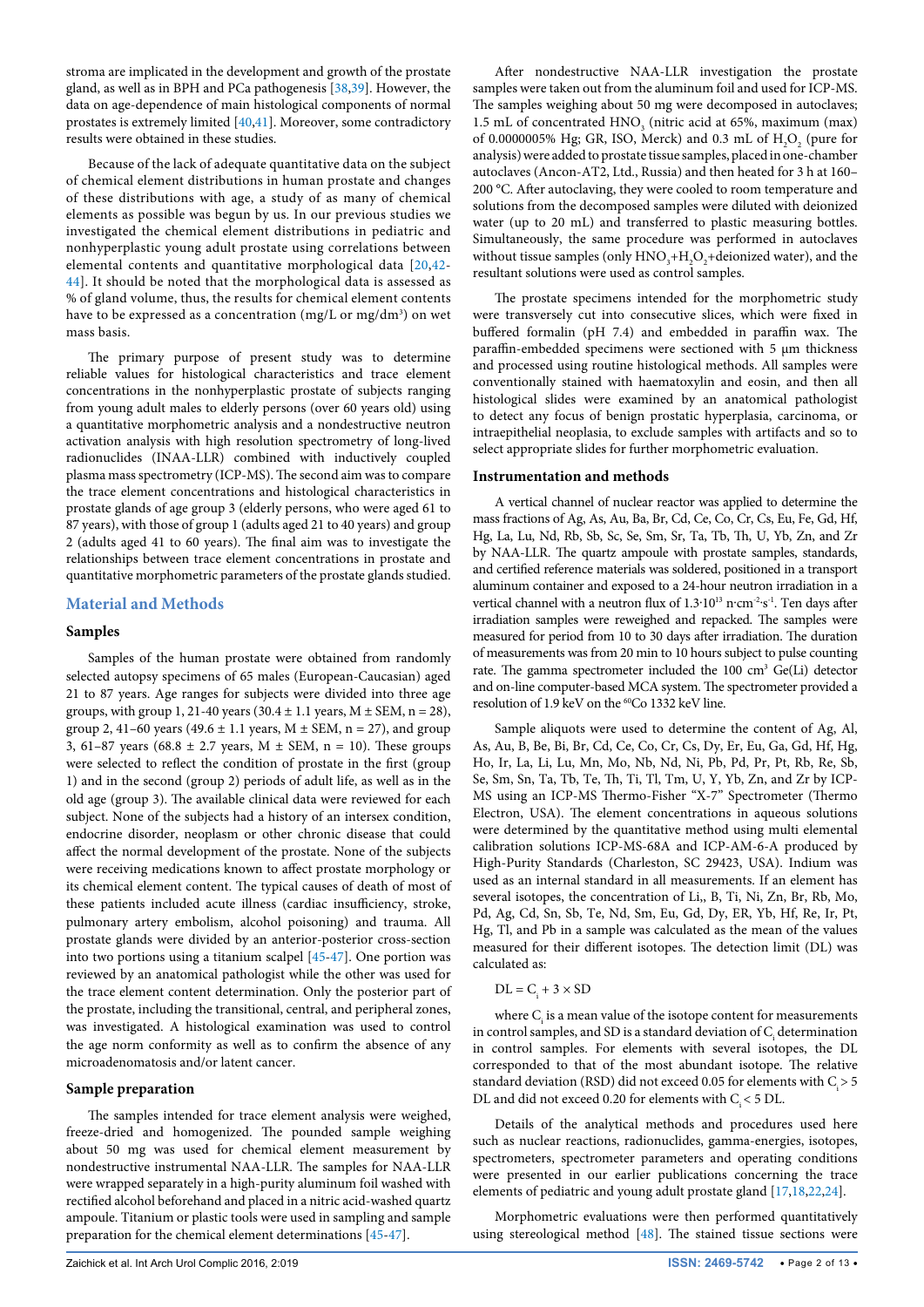viewed by microscopy at  $\times$  120 magnification. In order to obtain information about changes in prostatic components (acini and stroma), the surfaces adjacent to the acini (i.e., epithelium plus lumen), the epithelium tissue alone and the stroma were also measured in 10 randomly selected microscopic fields for each histological section. The number of microscopic fields per section studied was determined by successive approaches to obtain the minimum number of microscopic fields required to reach the lowest standard deviation (SD). A greater number of microscopic fields did not decrease the SD significantly. The mean per cent volumes of the stroma, glandular epithelium, and glandular lumen were determined for each prostate specimen.

## **Standards and certified reference materials**

To determine concentration of the trace elements by comparison with known standard, aliquots of commercial, chemically pure compounds were used for a calibration [[49\]](#page-11-22). For quality control, ten subsamples of the certified reference materials (CRM) IAEA H-4 Animal muscle and IAEA HH-1 Human hair from the International Atomic Energy Agency (IAEA), and also five sub-samples INCT-SBF-4 Soya Bean Flour, INCT-TL-1 Tea Leaves and INCT-MPH-2 Mixed Polish Herbs from the Institute of Nuclear Chemistry and Technology (INCT, Warszawa, Poland) were analyzed simultaneously with the investigated prostate tissue samples. All samples of CRM were treated in the same way as the prostate tissue samples. Detailed results of this quality assurance program were presented in earlier publications [\[17,](#page-11-8)[18](#page-11-9),[22](#page-11-10)[,24\]](#page-11-11).

#### **Computer programs and statistics**

A dedicated computer program of NAA mode optimization was utilized [\[50\]](#page-11-23). Using Microsoft Office Excel software to provide a summary of statistical results, the arithmetic mean, standard deviation, standard error of mean, minimum and maximum values, median, percentiles with 0.025 and 0.975 levels were calculated for all the trace element concentrations obtained as well as for the morphometric parameters. For elements investigated by two methods the mean of all results was used. The difference in the results between all age groups was evaluated by Student's parametric t-test. The Microsoft Office Excel software was also used for the construction of "trace element concentration versus age", "morphometric parameter versus age", and "trace element concentration versus morphometric parameter" diagrams and the estimation of the Pearson correlation

coefficient between the morphometric parameters and trace element concentrations.

#### **Results**

Comparison of the mean values  $\pm$  standard error of means (M  $\pm$ SEM) of the trace element concentrations (mg/L or mg/dm<sup>3</sup>, on wet mass basis) in the nonhyperplastic prostate gland of males between ages 21–87 years obtained by both NAA-LLR and ICP-MS methods presents in [table 1.](#page-2-0)

[Table 2](#page-3-0) depicts the basic statistical parameters (arithmetic mean, standard deviation, standard error of mean, minimal and maximal values, median, percentiles with 0.025 and 0.975 levels) of the 54 trace element concentrations (mg/L or mg/dm<sup>3</sup>, on wet mass basis) and the per cent volumes (% of gland volume) of the stroma, glandular epithelium, and glandular lumen in the nonhyperplastic prostate gland of males between ages 21–87 years.

Comparison of our results with published data for the 54 trace element concentrations [[17](#page-11-8)[-19](#page-11-3)[,22,](#page-11-10)[24](#page-11-11),[27](#page-11-5)[,44,](#page-11-18)[51-](#page-11-21)[70](#page-12-0)] and for the morphometric parameters of the nonhyperplastic prostate gland of adult males [\[40,](#page-11-15)[41](#page-11-16)] presents in [table 3.](#page-4-0)

Means ( $M \pm SEM$ ) of the trace element concentrations (mg/L or mg/dm3 , on wet mass basis) and the per cent volumes (% of gland volume) of main histologic components (stroma, epithelium, and lumen) in nonhyperplastic adult and geriatric prostate glands of males of different age groups are shown in [table 4](#page-5-0). These parameters are shown for the age groups 1 (range 21–40 years), 2 (range 41–60 years), 3 (range 61–87 years), and for the age groups 2 and 3 combined (range 41–87 years).

The ratios of means and the difference between mean values of trace element concentrations and between mean values of morphometric parameters in the age groups 1, 2, 3, as well as 2 and 3 combined are presented in [table 5.](#page-6-0)

[Table 6](#page-7-0) compiles Pearson correlation coefficients between the 54 trace element concentrations (mg/L or mg/dm<sup>3</sup>, on wet mass basis) and the morphometric parameters (% of gland volume) in age ranges 21-40 years and 41-87 years.

[Figure 1](#page-8-0) illustrates individual data sets for the Bi, Cd, Pb, Sn, and Zn concentrations and the per cent volume (stroma, epithelium,

<span id="page-2-0"></span>Table 1: Comparison of mean values (M ± SEM) trace element concentrations (mg/L, wet mass basis) in the non-hyperplastic prostate gland of males between ages 21–87 years obtained by both INAA-LLR and ICP-MS methods.

| Element | $NAA-LLR (M4)$        | ICP-MS $(M2)$           | ∆ (%)   | Student's t-test |
|---------|-----------------------|-------------------------|---------|------------------|
| Ag      | $0.0117 \pm 0.0015$   | $0.0081 \pm 0.0010$     | 30.8    | N.S.             |
| As      | ${}_{0.02}$           | $\leq 0.0040$           |         |                  |
| Au      | < 0.003               | $0.00085 \pm 0.00013$   |         |                  |
| Br      |                       | $5.88 \pm 0.62$         |         |                  |
| Co      | $0.00784 \pm 0.00061$ | $0.00773 \pm 0.00077$   | 1.4     | N.S.             |
| Cr      | $0.095 \pm 0.010$     | $0.105 \pm 0.011$       | $-10.5$ | N.S.             |
| Cs      | < 0.01                | $0.00691 \pm 0.00040$   |         |                  |
| Eu      | < 0.0003              | $\leq 0.00011$          |         |                  |
| Gd      | ${}_{0.04}$           | $0.00055 \pm 0.00007$   |         |                  |
| Hf      | ${}_{0.02}$           | $\leq 0.0039$           |         |                  |
| Hg      | $0.0088 \pm 0.0012$   | $0.0097 \pm 0.0013$     | $-10.2$ | N.S.             |
| Rb      | $2.52 \pm 0.32$       | $3.24 \pm 0.14$         | $-28.6$ | N.S.             |
| Sb      | $0.0102 \pm 0.0015$   | $0.0071 \pm 0.0007$     | 30.4    | N.S.             |
| Se      | $0.136 \pm 0.010$     | $0.160 \pm 0.007$       | $-17.6$ | N.S.             |
| Sm      | < 0.002               | $0.00050 \pm 0.00006$   |         |                  |
| Ta      | ${}_{0.02}$           | $\leq 0.0011$           |         |                  |
| Tb      | < 0.005               | $0.000074 \pm 0.000011$ |         |                  |
| Th      | < 0.01                | $0.00055 \pm 0.00010$   |         |                  |
| U       | < 0.01                | $0.00105 \pm 0.00026$   |         |                  |
| Yb      | < 0.005               | $0.00029 \pm 0.00005$   |         |                  |
| Zn      | $164 \pm 14$          | $173 \pm 19$            | $-5.5$  | N.S.             |
| Zr      | ${}_{0.2}$            | $0.0080 \pm 0.0014$     |         |                  |

M: Arithmetic Mean, SEM: Standard Error of Mean, "<" detection limit of method, "≤" the possible upper limit of the mean (see text), ∆ = [(M<sub>1</sub> – M<sub>2</sub>)/M<sub>1</sub>]. 100%, N.S: Not Significant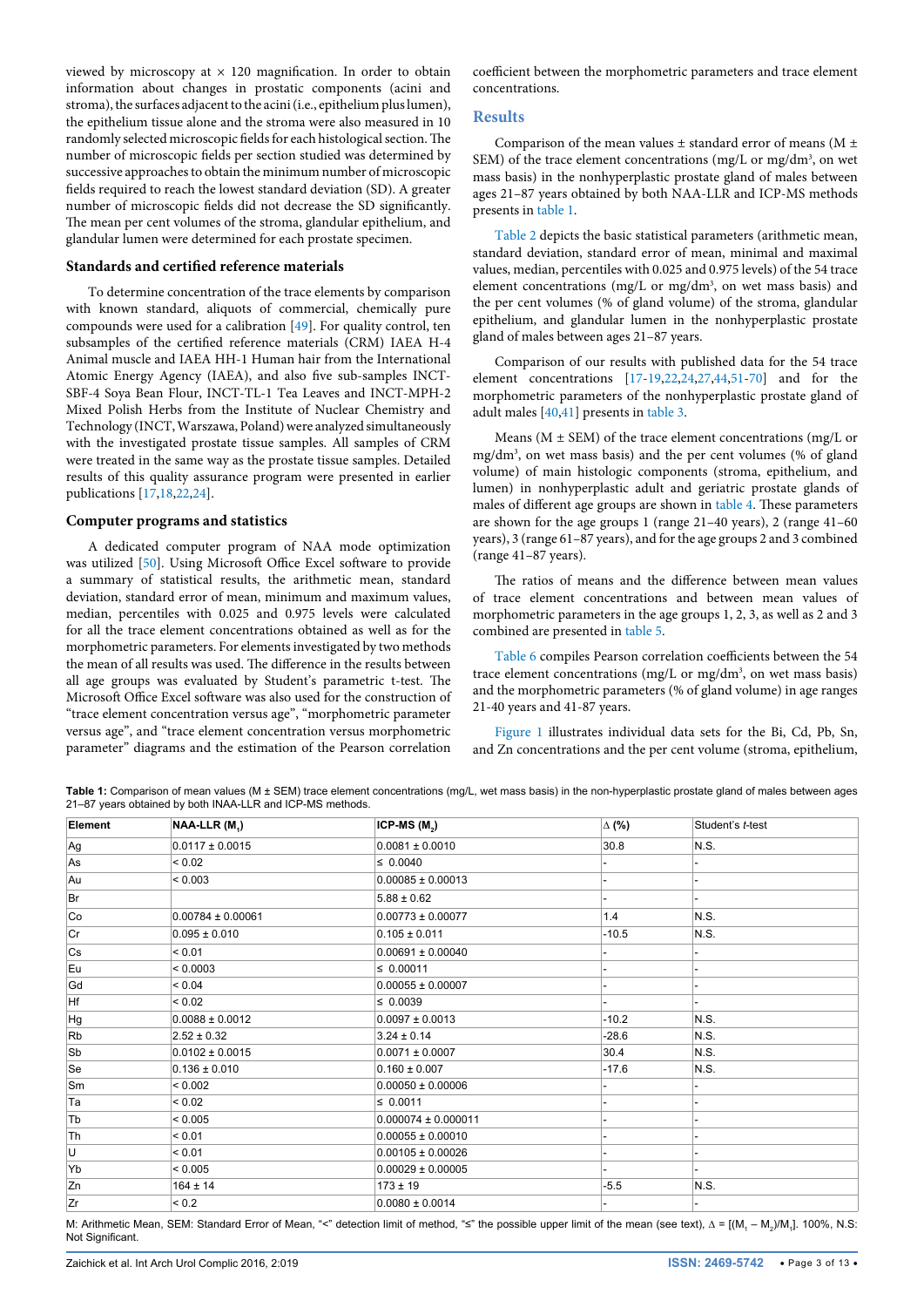<span id="page-3-0"></span>

| Table 2: Basic statistical parameters of trace element concentrations (mg/L) and the per cent volumes of main histological components (%) in the nonhyperplastic |  |
|------------------------------------------------------------------------------------------------------------------------------------------------------------------|--|
| prostate gland of males between ages $21-87$ years (n = 65).                                                                                                     |  |

| Parameter  | М              | SD                  | <b>SEM</b>          | Min                  | Max               | Med                | P0.025             | P0.975            |
|------------|----------------|---------------------|---------------------|----------------------|-------------------|--------------------|--------------------|-------------------|
| Ag         | 0.0097         | 0.0081              | 0.0011              | 0.00099              | 0.0392            | 0.00633            | 0.00129            | 0.0277            |
| Al         | 6.88           | 3.95                | 0.61                | 1.61                 | 17.3              | 5.71               | 1.80               | 14.5              |
| As         | $\leq 0.0040$  |                     |                     | ${}< 0.002$          | 0.049             |                    |                    |                   |
| Au         | 0.00085        | 0.00077             | 0.00013             | 0.000175             | 0.00313           | 0.00048            | 0.00018            | 0.00243           |
| В          | 0.188          | 0.130               | 0.021               | 0.0558               | 0.603             | 0.152              | 0.0597             | 0.560             |
| Be         | 0.000193       | 0.000074            | 0.000012            | 0.0000805            | 0.000439          | 0.00017            | 0.00010            | 0.00038           |
| Bi         | 0.0043         | 0.0102              | 0.0016              | 0.000186             | 0.0491            | 0.00089            | 0.00028            | 0.0390            |
| Br         | 5.88           | 4.36                | 0.62                | 0.576                | 20.3              | 4.52               | 0.619              | 16.9              |
| Cd         | 0.190          | 0.131               | 0.020               | 0.0278               | 0.551             | 0.149              | 0.0428             | 0.520             |
| Ce         | 0.00562        | 0.00515             | 0.00081             | 0.00099              | 0.0259            | 0.00409            | 0.00110            | 0.0182            |
| Co         |                | 0.00600             |                     |                      |                   |                    |                    |                   |
|            | 0.00813        |                     | 0.00079             | 0.00245              | 0.0418            | 0.00691            | 0.00277            | 0.0207            |
| Cr         | 0.104          | 0.083               | 0.011               | 0.00718              | 0.370             | 0.0877             | 0.00899            | 0.355             |
| Cs         | 0.00691        | 0.00261<br>0.000505 | 0.00040<br>0.000079 | 0.00204<br>0.0000945 | 0.0162<br>0.00217 | 0.00651<br>0.00039 | 0.00258<br>0.00011 | 0.0108<br>0.00203 |
| Dy         | 0.000570       |                     |                     |                      |                   |                    |                    |                   |
| Er         | 0.000302       | 0.000274            | 0.000043            | 0.0000378            | 0.00125           | 0.00021            | 0.00007            | 0.00103           |
| Eu         | $\leq 0.00011$ |                     |                     | < 0.00008            | 0.00029           |                    |                    |                   |
| Fe         | 20.5           | 9.8                 | 1.3                 | 6.06                 | 54.1              | 19.4               | 7.07               | 44.0              |
| Ga         | $\leq 0.017$   |                     |                     | < 0.004              | 0.091             |                    |                    |                   |
| Gd         | 0.000553       | 0.000458            | 0.000072            | 0.0000709            | 0.00201           | 0.00037            | 0.00009            | 0.00158           |
| Hf         | $\leq 0.0039$  |                     |                     | < 0.002              | 0.016             |                    |                    |                   |
| Hg         | 0.00916        | 0.00743             | 0.00098             | 0.00147              | 0.0352            | 0.00647            | 0.00244            | 0.0292            |
| Ho         | 0.000110       | 0.000096            | 0.000015            | 0.0000177            | 0.000423          | 0.00007            | 0.00002            | 0.00035           |
| Ir         | $\leq 0.00009$ |                     |                     | < 0.00004            | 0.00027           |                    |                    |                   |
| La         | 0.0157         | 0.0215              | 0.0033              | 0.00140              | 0.0885            | 0.00559            | 0.00142            | 0.0791            |
| Li         | 0.00837        | 0.00556             | 0.00088             | 0.00274              | 0.0242            | 0.00624            | 0.00296            | 0.0201            |
| Lu         | $\leq 0.00005$ |                     |                     | < 0.000015           | 0.00018           |                    |                    |                   |
| Mn         | 0.286          | 0.101               | 0.016               | 0.169                | 0.764             | 0.271              | 0.179              | 0.499             |
| Mo         | 0.0576         | 0.0319              | 0.0049              | 0.0197               | 0.136             | 0.0500             | 0.0199             | 0.130             |
| Nb         | 0.00100        | 0.00121             | 0.00019             | 0.000175             | 0.00573           | 0.00050            | 0.00018            | 0.00410           |
| Nd         | 0.00257        | 0.00210             | 0.00033             | 0.000548             | 0.00829           | 0.00175            | 0.00057            | 0.00807           |
| Ni         | 0.721          | 0.516               | 0.081               | 0.0382               | 2.23              | 0.662              | 0.0473             | 2.04              |
| Pb         | 0.389          | 0.515               | 0.078               | 0.0298               | 1.85              | 0.113              | 0.0439             | 1.71              |
| Pd         | ≤ 0.0015       |                     |                     | < 0.001              | 0.0027            |                    |                    |                   |
| Pr         | 0.000655       | 0.000552            | 0.000086            | 0.000110             | 0.00229           | 0.00049            | 0.00013            | 0.00209           |
| Pt         | $\leq 0.00012$ |                     |                     | < 0.0001             | 0.00027           |                    |                    |                   |
| Rb         | 2.80           | 0.96                | 0.12                | 0.852                | 5.18              | 2.83               | 1.02               | 4.90              |
| Re         | ≤ 0.00021      |                     |                     | < 0.00015            | 0.00030           |                    |                    |                   |
| Sb         | 0.00908        | 0.00697             | 0.00090             | 0.00159              | 0.0320            | 0.00789            | 0.00179            | 0.0305            |
| Sc         | 0.00440        | 0.00420             | 0.00063             | 0.000651             | 0.0185            | 0.00279            | 0.00081            | 0.0154            |
| Se         | 0.148          | 0.053               | 0.007               | 0.0417               | 0.289             | 0.139              | 0.0613             | 0.268             |
| Sm         | 0.000502       | 0.000401            | 0.000062            | 0.0000851            | 0.00147           | 0.00036            | 0.00010            | 0.00141           |
| Sn         | 0.0512         | 0.0578              | 0.0089              | 0.00362              | 0.228             | 0.0256             | 0.00589            | 0.201             |
| Ta         | $\leq 0.0011$  |                     |                     | < 0.0008             | 0.0025            |                    |                    |                   |
| Tb         | 0.000074       | 0.000068            | 0.000011            | 0.0000128            | 0.000284          | 0.00005            | 0.00001            | 0.00023           |
| Te         | < 0.0006       |                     |                     | < 0.0006             |                   |                    |                    |                   |
| Th         | 0.000548       | 0.000605            | 0.000095            | 0.0000914            | 0.00395           | 0.00030            | 0.00010            | 0.00188           |
| Ti*        | 0.492          | 0.572               | 0.091               | 0.121                | 2.75              | 0.234              | 0.128              | 1.96              |
| ΠI         | 0.000285       | 0.000136            | 0.000021            | 0.0000500            | 0.000573          | 0.00026            | 0.00007            | 0.00054           |
| ∣Tm        | 0.000049       | 0.000043            | 0.000007            | 0.0000073            | 0.000200          | 0.00003            | 0.00001            | 0.00016           |
| U          | 0.00105        | 0.00164             | 0.00026             | 0.0000987            | 0.00708           | 0.00051            | 0.00013            | 0.00630           |
| Y          | 0.00371        | 0.00416             | 0.00064             | 0.0000992            | 0.0168            | 0.00188            | 0.00043            | 0.0147            |
| Yb         | 0.000287       | 0.000289            | 0.000045            | 0.0000236            | 0.00121           | 0.00017            | 0.00004            | 0.00092           |
| Zn         | 169            | 132                 | 16                  | 42.1                 | 931               | 127                | 51.0               | 410               |
| Zr         | 0.0080         | 0.0087              | 0.0014              | 0.00142              | 0.0480            | 0.00449            | 0.00183            | 0.0218            |
| Stroma     | 50.0           | 11.0                | 1.5                 | 26.7                 | 76.7              | 50.0               | 31.5               | 72.1              |
| Epithelium | 32.0           | 8.3                 | $1.2$               | 14.6                 | 55.9              | 31.0               | 15.5               | 51.4              |
| Lumen      | 18.0           | 6.8                 | 1.0                 | 3.70                 | 34.3              | 16.7               | 6.89               | 31.9              |

M: Arithmetic Mean, SD: Standard Deviation, SEM: Standard Error of Mean, Min: Minimum value, Max: Maximum value, Med*:* Median *Per. 0.025* percentile with 0.025 level, Per. 0.975 percentile with 0.975 level, DL: Detection Limit, 'Titanium tools were used for sampling and sample preparation.

and lumen) in the nonhyperplastic prostate glands of males aged between 21-87 years and their trend lines with equations of best fit. [Figure 2](#page-9-0) and [Figure 3](#page-9-1) shows individual data sets for the Br and Mo concentration versus individual data sets for the percent volume of stroma and lumen in the nonhyperplastic prostate gland of males between ages 21–40 years and 41–87 years, respectively.

## **Discussion**

## **Precision and accuracy**

The use of two analytical methods one by one allowed us to estimate the mass fractions of 54 trace elements in human prostate tissue. Good agreement was found between the mean values of the Ag, Co, Cr, Hg,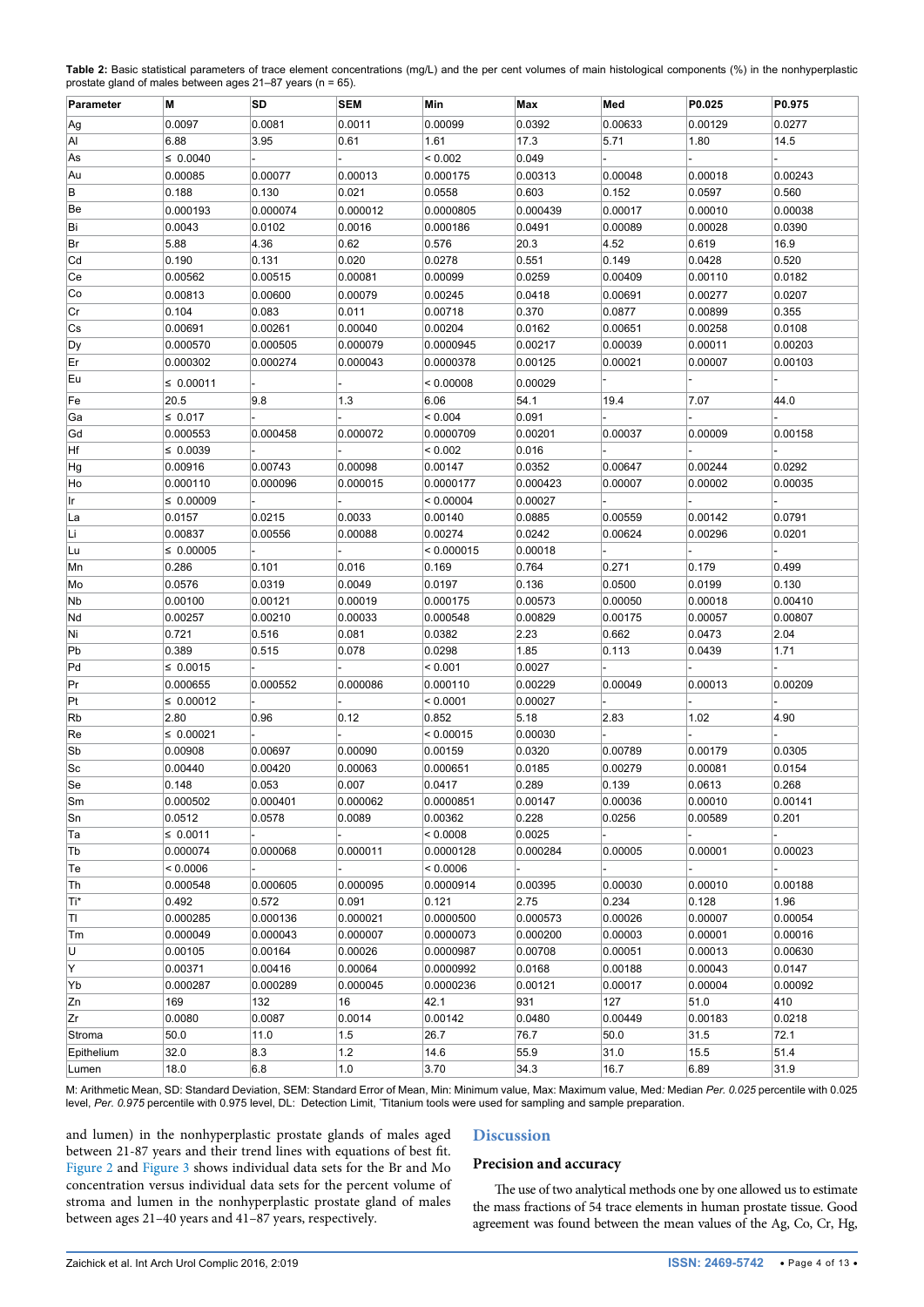<span id="page-4-0"></span>**Table 3:** Median, minimum and maximum value of means of chemical element concentrations (mg/L) and the per cent volumes of main histological components (%) in prostate tissue of adult males according to data from the literature in comparison with this works' results for males aged 21–87 years.

| Element       | <b>Published data [Reference]</b> | This work                                                       |                                                  |                                            |  |
|---------------|-----------------------------------|-----------------------------------------------------------------|--------------------------------------------------|--------------------------------------------|--|
| <b>Median</b> |                                   | <b>Minimum of means</b>                                         | <b>Maximum of means</b>                          | $M \pm SD$                                 |  |
|               | of means, (n) <sup>*</sup>        | M or $M \pm SD$ , $(n)^{n}$                                     | M or M $\pm$ SD, $(n)^{n}$                       | $N = 65$                                   |  |
| Ag            | 0.0087(11)                        | $< 0.001(48)$ [51]                                              | $0.04(7)$ [52]                                   | $0.0097 \pm 0.0081$                        |  |
| Al            | 6.1(9)                            | $2.8 \pm 15$ (50) [51]                                          | $11(9)$ [53]                                     | $6.9 \pm 4.0$                              |  |
| As            | 0.0057(5)                         | 0.00091(21)[54]                                                 | $0.0081 \pm 0.0039(10)[55]$                      | $\leq 0.0040$                              |  |
| Au            | 0.0009(7)                         | $0.00079 \pm 0.00087$ (21) [44]                                 | 0.27(3[52]                                       | 0.00085 0.00077                            |  |
| В             | 0.18(10)                          | $< 0.1$ (50) [51]                                               | $0.23 \pm 0.23$ (21) [44]                        | $0.19 \pm 0.13$                            |  |
| Be            | 0.00023(5)                        | $0.00016 \pm 0.00004$ (28) [27]                                 | $0.00053 \pm 0.00089$ (16) [24]                  | $0.000193 \pm 0.000074$                    |  |
| Bi            | 0.0033(6)                         | $0.00069 \pm 0.00030$ (16) [56]                                 | $< 0.02(50)$ [51]                                | $0.0043 \pm 0.0102$                        |  |
| Br            | 5.4(18)                           | $2.5 \pm 1.7$ (4) [57]                                          | $8.9 \pm 5.6$ (10) [58]                          | $5.9 \pm 4.4$                              |  |
| Cd            | 0.14(26)                          | $0.012(129)$ [59]                                               | 77 89 (55) [61]                                  | $0.19 \pm 0.13$                            |  |
| Ce            | 0.0049(5)                         | $0.0033 \pm 0.0035$ (16) [56]                                   | $0.0087 \pm 0.0118$ (16) [24]                    | $0.0056 \pm 0.0052$                        |  |
| Co            | 0.0063(12)                        | $0.023 \pm 0.011$ (16) [22]                                     | $2.6(9)$ [53]                                    | $0.0081 \pm 0.0060$                        |  |
| Cr            | 0.09(15)                          | 0.009(50)[51]                                                   | $5.2 \pm 1.1$ (5)[61]                            | $0.104 \pm 0.083$                          |  |
| Cs            | 0.0063(7)                         | $0.0055 \pm 0.0028$ (10) [27]                                   | 0.63(12)[62]                                     | $0.0069 \pm 0.0026$                        |  |
| Dy            | 0.00053(5)                        | $0.00037 \pm 0.00033$ (16) [56]                                 | $0.0015 \pm 0.0018$ (16) [24]                    | $0.00057 \pm 0.00051$                      |  |
| Er            | 0.00026(5)                        | $0.00020 \pm 0.00020$ (16) [56]                                 | $0.00071 \pm 0.00107$ (16) [24]                  | $0.00030 \pm 0.00027$                      |  |
| Eu            | ≤ 0.0001 $(3)$                    | ≤ 0.00008 (28) [27]                                             | ≤ 0.0002 (16) [24]                               | ≤ $0.00011$                                |  |
| Fe            | 26 (34)                           | $1.02 \pm 0.02$ (5) [63]                                        | $218 \pm 14$ (10) [64]                           | $20.5 \pm 9.8$                             |  |
| Ga            |                                   |                                                                 | ≤ 0.017 (28) [27]                                | ≤ $0.017$                                  |  |
| Gd            | ≤ 0.015 $(3)$<br>0.00051(5)       | ≤ 0.0063 (10) [27]                                              | $0.0013 \pm 0.0018$ (16) [24]                    |                                            |  |
| Hf            |                                   | $0.00033\pm0.00030$ (16) [56]                                   | ≤ 0.0087 (16) [24]                               | $0.00055 \pm 0.00046$<br>≤ 0.0039          |  |
|               | $\leq 0.0040(3)$                  | ≤ 0.0027 (10) [27]                                              | $0.12 \pm 0.11$ (5) [55]                         |                                            |  |
| Hg            | 0.0065(10)                        | $0.0043 \pm 0.0025$ (16) [22]                                   |                                                  | $0.0092 \pm 0.0074$                        |  |
| Ho            | 0.000102(5)                       | $0.000067 \pm 0.000065$ (16) [56]                               | $0.00018 \pm 0.00035$ (16) [24]                  | $0.000110 \pm 0.000096$                    |  |
| Ir            | $\leq 0.000079(3)$                | ≤ 0.000067 (28) [27]                                            | ≤ 0.000097 (16) [24]                             | ≤ $0.000088$                               |  |
| La            | 0.0085(5)                         | $0.0028 \pm 0.0021$ (16) [56]                                   | $0.017 \pm 0.020$ (27) [27]                      | $0.016 \pm 0.022$                          |  |
| Li            | 0.0074(8)                         | $0.0071 \pm 0.0043$ (64) [19]                                   | $0.012 \pm 0.008$ (16) [24]                      | $0.0084 \pm 0.0056$                        |  |
| Lu            | $\leq 0.000039(3)$                | ≤ 0.000035 (10) [27]                                            | ≤ 0.00012 (16) [24]                              | ≤ 0.000045                                 |  |
| Mn            | 0.26(24)                          | < 0.01 (12) [62]                                                | $19.0 \pm 3.2$ (5)[61]                           | $0.29 \pm 0.10$                            |  |
| Mo            | 0.054(7)                          | 0.04(50)[51]                                                    | $0.38(2)$ [52]                                   | $0.058 \pm 0.032$                          |  |
| Nb            | 0.00079(5)                        | $0.00040 \pm 0.00037$ (16) [56]                                 | $0.0023 \pm 0.0036$ (16) [24]                    | $0.0010 \pm 0.0012$                        |  |
| Nd            | 0.0023(5)                         | $0.0017 \pm 0.0016$ (16) [56]                                   | $0.0045 \pm 0.0061$ (16) [24]                    | $0.0026 \pm 0.0021$                        |  |
| Ni            | 0.71(10)                          | 0.03(4)[65]                                                     | $2.52 \pm 0.75$ (27) [66]                        | $0.72 \pm 0.52$                            |  |
| Pb            | 0.21(17)                          | 0.027(41)[67]                                                   | 1.7(4)[68]                                       | $0.39 \pm 0.52$                            |  |
| Pd            | $\leq 0.0014(3)$                  | ≤ 0.0012 (64) [18]                                              | ≤ 0.0025 (16) [24]                               | ≤ $0.0015$                                 |  |
| Pr<br>Pt      | 0.00059(5)                        | $0.00043$ 0.00045 (16) [56]                                     | $0.0011 \pm 0.0015$ (16) [24]                    | $0.00066 \pm 0.00055$                      |  |
|               | ≤ 0.00011 (3)                     | $\leq 0.00010(28)[27]$                                          | ≤ 0.00051 (16) [24]                              | ≤ 0.00012                                  |  |
| Rb            | 2.5(16)                           | $1.1(9)$ [53]                                                   | $12.2 \pm 6.9 (4) [68]$                          | $2.80 \pm 0.96$                            |  |
| Re<br>Sb      | $\leq 0.00019(3)$                 | ≤ 0.00018 (28) [27]<br>$0.0069 \pm 0.0046$ (10) [27]            | $≤ 0.00086(64)[24]$                              | ≤ 0.00021<br>$0.0091 \pm 0.0070$           |  |
| Sc            | 0.0091(10)                        |                                                                 | $0.075 \pm 0.099$ (7)[55]                        | $0.0044 \pm 0.0042$                        |  |
| Se            | 0.0025(8)<br>0.13(22)             | $0.0015 \pm 0.0018$ (16) [64]                                   | $0.0056 \pm 0.0045$ (27)[17]                     | $0.148 \pm 0.053$                          |  |
|               |                                   | $0.056(129)$ [59]                                               | $3.36 \pm 0.43$ (27) [66]                        |                                            |  |
| Sm<br>Sn      | 0.00047(5)<br>0.045(9)            | $0.00030 \pm 0.00028$ (16) [56]                                 | $0.0011 \pm 0.0015$ (16) [24]                    | $0.00050 \pm 0.00040$<br>$0.051 \pm 0.058$ |  |
| Ta            | $\leq 0.00089(3)$                 | $0.020 \pm 0.018$ (16) [56]<br>≤ 0.00084 (10) [27]              | 0.78(7)[52]<br>≤ 0.0018 (16) [24]                | ≤ 0.0011                                   |  |
| Tb            | 0.000070(5)                       | $0.000038$ $0.000038$ (16)[56]                                  | $0.00018$ $0.00036$ (16)[24]                     | $0.000074 \pm 0.000068$                    |  |
| Te            | 17.2(4)                           | < 0.0005 (65) [27]                                              | 34.4 (2) [68]                                    | 0.0006                                     |  |
| Th            | 0.00047(5)                        | $0.00027$ 0.00018 (16)[56]                                      | $0.0015 \pm 0.0020$ (16) [24]                    | $0.00055 \pm 0.00061$                      |  |
| Ti*           | 0.50(10)                          | < 0.05(50)[51]                                                  | $27.9 \pm 1.7$ (27) [66]                         | $0.49 \pm 0.57$                            |  |
|               |                                   |                                                                 |                                                  | $0.00029 \pm 0.00014$                      |  |
| TI<br>Tm      | 0.00026(7)<br>0.000043(5)         | $0.00023$ 0.00011 (27) [27]<br>$0.000032 \pm 0.000033(16)$ [56] | $0.11(1)$ [52]<br>$0.00011 \pm 0.00018(16)$ [24] | $0.000049 \pm 0.000043$                    |  |
| U             |                                   |                                                                 |                                                  | $0.0011 \pm 0.0016$                        |  |
| Υ             | 0.00087(6)                        | $0.00027$ 0.00020 (16)[56]                                      | $0.071(1)$ [69]                                  |                                            |  |
| Yb            | 0.0035(3)                         | $0.0016 \pm 0.0015(16)[56]$                                     | 20.0 (12) [62]                                   | $0.0037 \pm 0.0042$                        |  |
|               | 0.00025(4)                        | $0.00023$ 0.00027 (28)[27]                                      | $0.00066$ $0.00110$ (16)[24]                     | $0.00029 \pm 0.00029$                      |  |
| Zn            | 93.8 (75)                         | 18.1 (1) [70]                                                   | $574 \pm 7(10)$ [64]                             | $169 \pm 132$                              |  |
| Zr            | 0.0081(5)                         | $0.0064 \pm 0.0048$ (27)[27]                                    | $0.028 \pm 0.038(16)[24]$                        | $0.0080 \pm 0.0087$                        |  |
| Stroma        | 53(5)                             | 45.0 (56) [40]                                                  | 67.0 (19) [40]                                   | $50.0 \pm 11.0$<br>$32.0 \pm 8.3$          |  |
| Epithelium    | 26.5(4)                           | 16 (19) [40]                                                    | 33.0(56)[40]                                     |                                            |  |
| Lumen         | 21.8(4)                           | 17 (24) [40]                                                    | 31 (68) [41]                                     | $18.0 \pm 6.8$                             |  |

M: Arithmetic mean, SD: Standard Deviation, (n): No. of references contribution to this value, (n)": No. of samples.

Rb, Sb, Se, and Zn concentrations determined by NAA-LLR and ICP-MS ([Table 1](#page-2-0)). Good agreement between NAA-LLR and ICP-MS data indicates complete digestion of the prostate tissue samples (for ICP-MS techniques) and correctness of all results obtained by the two methods. The fact that the elemental mass fractions ( $M \pm SD$ ) of the certified reference materials obtained in the present work were in good agreement with the certified values and within the corresponding 95% confidence intervals [[17,](#page-11-8)[18](#page-11-9)[,22](#page-11-10)[,24](#page-11-11)] suggests an acceptable accuracy of the measurements performed on in prostate tissue samples.

### **Concentration of trace elements**

[Table 2](#page-3-0) summarizes mean values and all selected statistical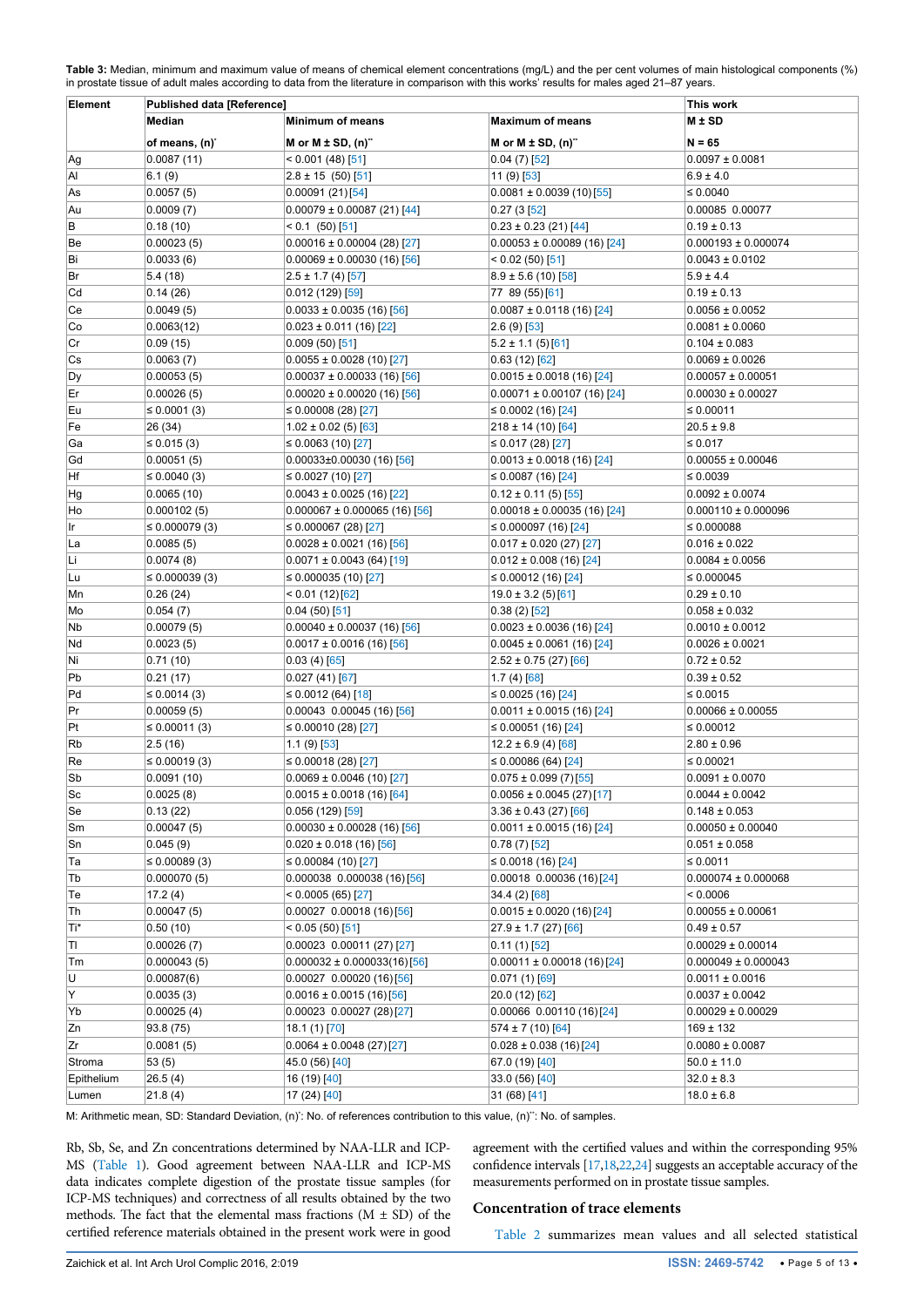<span id="page-5-0"></span>Table 4: Means (M ± SEM) of the trace element concentrations (mg/L) and the per cent volumes (%) of main histologic components (stroma, epithelium, and lumen) in nonhyperplastic adult and geriatric prostate glands of males of different age groups.

| Parameter   | Group I                 | Group 2                 | Group 3                 | Group 2 and 3           |
|-------------|-------------------------|-------------------------|-------------------------|-------------------------|
| 21-40 years |                         | 41–60 years             | 61–87 years             | 41–87 years             |
|             | N = 28                  | N = 27                  | N = 10                  | $N = 37$                |
| Ag          | $0.0116 \pm 0.0018$     | $0.0094 \pm 0.0019$     | $0.0063 \pm 0.0016$     | $0.00084 \pm 0.0014$    |
| Al          | $6.21 \pm 0.90$         | $7.34 \pm 1.02$         | $7.30 \pm 1.42$         | $7.33 \pm 0.82$         |
| Au          | $0.00081 \pm 0.00021$   | $0.00071 \pm 0.00018$   | $0.00127 \pm 0.00034$   | $0.00088 \pm 0.00017$   |
| B           | $0.156 \pm 0.016$       | $0.203 \pm 0.039$       | $0.216 \pm 0.064$       | $0.207 \pm 0.033$       |
| Be          | $0.000182 \pm 0.000016$ | $0.000202 \pm 0.000016$ | $0.000197 \pm 0.000042$ | $0.000201 \pm 0.000016$ |
| Bi          | $0.00087 \pm 0.00013$   | $0.00824 \pm 0.00341$   | $0.00158 \pm 0.00055$   | $0.00637 \pm 0.00252$   |
| Br          | $5.55 \pm 0.99$         | $5.86 \pm 0.99$         | 7.01 ± 1.26             | $6.17 \pm 0.79$         |
| Cd          | $0.118 \pm 0.015$       | $0.232 \pm 0.031$       | $0.250 \pm 0.066$       | $0.237 \pm 0.028$       |
| Ce          | $0.0040 \pm 0.0009$     | $0.0071 \pm 0.0016$     | $0.0058 \pm 0.0016$     | $0.0067 \pm 0.0012$     |
| Co          | $0.0062 \pm 0.0006$     | $0.0089 \pm 0.0010$     | $0.0120 \pm 0.0039$     | $0.0098 \pm 0.0013$     |
| Cr          | $0.093 \pm 0.015$       | $0.099 \pm 0.016$       | $0.156 \pm 0.041$       | $0.114 \pm 0.016$       |
| Cs          | $0.00684 \pm 0.00049$   | $0.00723 \pm 0.00072$   | $0.00621 \pm 0.00094$   | $0.00696 \pm 0.00058$   |
| Dy          | $0.00047 \pm 0.00010$   | $0.00062 \pm 0.00013$   | $0.00070 \pm 0.00025$   | $0.00064 \pm 0.00011$   |
| Er          | $0.000270 \pm 0.000068$ | $0.000327 \pm 0.000074$ | $0.000324 \pm 0.000079$ | $0.000326 \pm 0.000056$ |
| Fe          | $17.1 \pm 1.4$          | $23.7 \pm 2.4$          | $21.8 \pm 2.8$          | $23.3 \pm 1.9$          |
| Gd          | $0.00044 \pm 0.00010$   | $0.00064 \pm 0.00012$   | $0.00062 \pm 0.00015$   | $0.00064 \pm 0.00010$   |
| Нg          | $0.0071 \pm 0.0009$     | $0.0121 \pm 0.0020$     | $0.0077 \pm 0.0023$     | $0.0108 \pm 0.0016$     |
| Ho          | $0.000089 \pm 0.000022$ | $0.000129 \pm 0.000026$ | $0.000114 \pm 0.000025$ | $0.000125 \pm 0.000020$ |
| La          | $0.0121 \pm 0.0040$     | $0.0220 \pm 0.0062$     | $0.0068 \pm 0.0028$     | $0.0179 \pm 0.0048$     |
| Li          | $0.0080 \pm 0.0015$     | $0.0086 \pm 0.0012$     | $0.0087 \pm 0.0024$     | $0.0086 \pm 0.0011$     |
| Mn          | $0.285 \pm 0.018$       | $0.297 \pm 0.033$       | $0.260 \pm 0.019$       | $0.286 \pm 0.024$       |
| Mo          | $0.0570 \pm 0.0073$     | $0.0649 \pm 0.0087$     | $0.0402 \pm 0.0053$     | $0.0580 \pm 0.0067$     |
| Nb          | $0.00071 \pm 0.00018$   | $0.00138 \pm 0.00040$   | $0.00079 \pm 0.00022$   | $0.00120 \pm 0.00029$   |
| Nd          | $0.00199 \pm 0.00042$   | $0.00312 \pm 0.00062$   | $0.00272 \pm 0.00070$   | $0.00300 \pm 0.00048$   |
| Ni          | $0.78 \pm 0.10$         | $0.73 \pm 0.16$         | $0.56 \pm 0.12$         | $0.68 \pm 0.12$         |
| Pb          | $0.22 \pm 0.07$         | $0.54 \pm 0.15$         | $0.40 \pm 0.17$         | $0.50 \pm 0.12$         |
| Pr          | $0.00050 \pm 0.00011$   | $0.00080 \pm 0.00015$   | $0.00068 \pm 0.00019$   | $0.00077 \pm 0.00012$   |
| <b>Rb</b>   | $2.82 \pm 0.16$         | $2.96 \pm 0.22$         | $2.31 \pm 0.27$         | $2.79 \pm 0.18$         |
| Sb          | $0.0092 \pm 0.0012$     | $0.0091 \pm 0.0017$     | $0.0084 \pm 0.0019$     | $0.0089 \pm 0.0013$     |
| Sc          | $0.0029 \pm 0.0005$     | $0.0065 \pm 0.0013$     | $0.0046 \pm 0.0013$     | $0.0033 \pm 0.0008$     |
| Se          | $0.138 \pm 0.010$       | $0.151 \pm 0.010$       | $0.170 \pm 0.022$       | $0.157 \pm 0.009$       |
| Sm          | $0.00039 \pm 0.00010$   | $0.00059 \pm 0.00010$   | $0.00055 \pm 0.00014$   | $0.00058 \pm 0.00008$   |
| Sn          | $0.025 \pm 0.005$       | $0.080 \pm 0.017$       | $0.034 \pm 0.011$       | $0.067 \pm 0.013$       |
| Tb          | $0.000056 \pm 0.000015$ | $0.000089 \pm 0.000018$ | $0.000082 \pm 0.000024$ | $0.000087 \pm 0.000014$ |
| Th          | $0.00032 \pm 0.00005$   | $0.00063 \pm 0.00019$   | $0.00090 \pm 0.00021$   | $0.00071 \pm 0.00015$   |
| Ti*         | $0.35 \pm 0.10$         | $0.73 \pm 0.17$         | $0.23 \pm 0.05$         | $0.60 \pm 0.14$         |
| TI          | $0.000273 \pm 0.000026$ | $0.000285 \pm 0.000038$ | $0.000314 \pm 0.000064$ | $0.000293 \pm 0.000032$ |
| Tm          | $0.000043 \pm 0.000011$ | $0.000054 \pm 0.000011$ | $0.000050 \pm 0.000010$ | $0.000053 \pm 0.000008$ |
| U           | $0.00051 \pm 0.00013$   | $0.00146 \pm 0.00046$   | $0.00111 \pm 0.00075$   | $0.00136 \pm 0.00039$   |
| Υ           | $0.00312 \pm 0.00077$   | $0.00471 \pm 0.00122$   | $0.00236 \pm 0.00062$   | $0.00408 \pm 0.00093$   |
| Yb          | $0.000246 \pm 0.000070$ | $0.000319 \pm 0.000077$ | $0.000307 \pm 0.000089$ | $0.000315 \pm 0.000059$ |
| Zn          | $108 \pm 9$             | $228 \pm 34$            | $178 \pm 23$            | $215 \pm 26$            |
| Zr          | $0.0084 \pm 0.0028$     | $0.0078 \pm 0.0015$     | $0.0075 \pm 0.0024$     | $0.0077 \pm 0.0013$     |
| Stroma      | 48.2 ± 2.2              | $48.4 \pm 2.3$          | $60.8 \pm 3.2$          | $51.5 \pm 2.1$          |
| Epithelium  | 35.7 ± 1.7              | $29.9 \pm 1.5$          | $25.6 \pm 2.2$          | $28.8 \pm 1.3$          |
| Lumen       | 16.1 ± 1.0              | $21.7 \pm 1.7$          | $13.6 \pm 1.5$          | $19.7 \pm 1.5$          |

parameters were calculated for 54 trace element concentrations. Concentrations of all these elements were measured in most of the prostate samples. Since we were using dry samples for INAA-LLR and ICP-MS the results were expressed as mass fractions (MF) in mg/ kg on dry mass basis, and the concentration  $C<sub>n</sub>$  for the *i* element in the *j* sample was calculated as:

$$
C_{ij} (mg/L) = MF_{ij} \times (M_j^{dry}/M_j^{wet}) \times 1.05
$$
 [1]

Where,  $M_j^{\text{dry}}$  is the mass of sample *j* after drying,  $M_j^{\text{wet}}$  is the mass of sample *j* before drying, and 1.05 (kg/L) is the density of normal prostate tissue [\[71\]](#page-12-12).

The obtained values for almost all trace element concentration in intact adult and geriatric prostate glands [\(Table 2\)](#page-3-0), as shown in [table 3](#page-4-0), agree well with median of means cited in literature for the nonhyperplastic prostate tissue of adult males, including samples received from persons who died from various diseases. A number of values for trace element concentration were not expressed on a wet mass basis by the authors of the cited references. However, we recalculated these values using published data for water - 83% [\[72\]](#page-12-10) and ash – 1.0% [[73\]](#page-12-11) content on a wet-mass basis for the prostates of adult men as well as data for adult prostate tissue density - 1.05 kg/L [[71\]](#page-12-12). The means of morphometric parameters for adult nonhyperplastic prostate glands found in the present study also agree well with median of means cited by other researches ([Table 3](#page-4-0)).

### **Age-related changes**

To analyze the effect of age on the trace element concentrations in the prostate we examined the three age groups, described above ([Table 4](#page-5-0) and [Table 5](#page-6-0)). In the histologically normal prostates, we have observed an increase in concentration of Bi, Cd, Co, Fe, Hg, Sc, Sn, and Zn with age from 21 to 60 years. In particular, a significant tendency of age-related increase in Cd ( $p < 0.002$ ) and Zn ( $p < 0.002$ )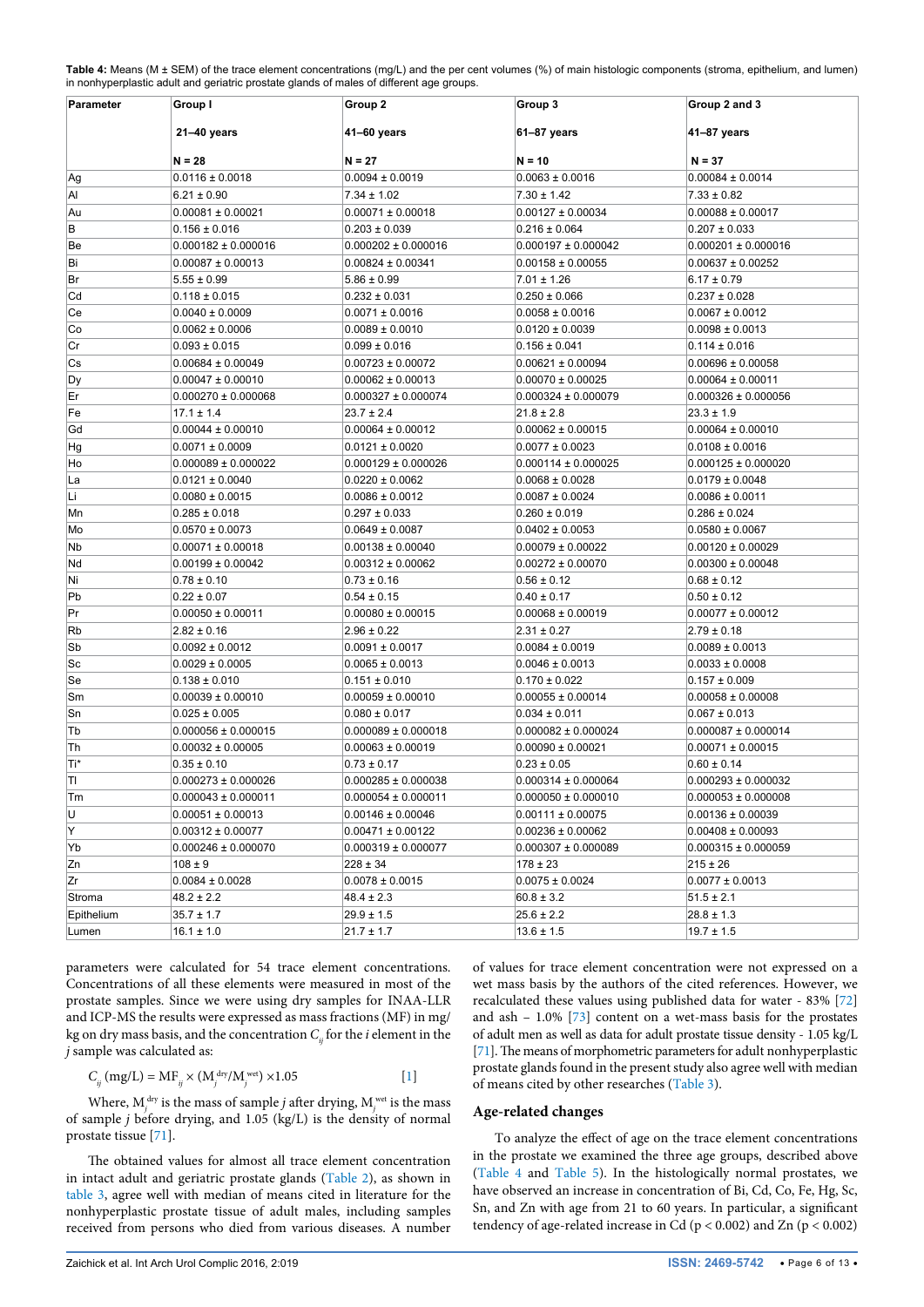| Parameter  | Ratio of means' |              |                       |               | The difference between means<br>(Student's <i>t</i> -test, $p <$ ) |                |                |                   |  |
|------------|-----------------|--------------|-----------------------|---------------|--------------------------------------------------------------------|----------------|----------------|-------------------|--|
|            |                 |              |                       |               |                                                                    |                |                |                   |  |
|            | $M_2/M_1$       | $M_3/M_1$    | $M_{\rm g}/M_{\rm g}$ | $M_{2+3}/M_1$ | M, 8, M,                                                           | $M_1$ & $M_3$  | M, 8, M        | $M_1$ & $M_{2+3}$ |  |
| Ag         | 0.81            | 0.55         | 0.67                  | 0.72          | 0.393                                                              | 0.034          | 0.224          | 0.157             |  |
| Al         | 1.18            | 1.18         | 1.00                  | 1.18          | 0.413                                                              | 0.530          | 0.981          | 0.365             |  |
| Au         | 0.87            | 1.55         | 1.78                  | 1.06          | 0.705                                                              | 0.288          | 0.186          | 0.821             |  |
| В          | 1.30            | 1.38         | 1.07                  | 1.32          | 0.284                                                              | 0.393          | 0.860          | 0.174             |  |
| Be         | 1.11            | 1.02         | 0.97                  | 1.10          | 0.389                                                              | 0.761          | 0.901          | 0.429             |  |
| Bi         | 9.51            | 1.83         | 0.19                  | 7.40          | 0.046                                                              | 0.250          | 0.070          | 0.039             |  |
| Br         | 1.05            | 1.27         | 1.20                  | 1.11          | 0.826                                                              | 0.379          | 0.486          | 0.629             |  |
| Cd         | 1.97            | 2.13         | 1.08                  | 2.02          | 0.002                                                              | 0.095          | 0.810          | 0.001             |  |
| Ce         | 1.77            | 1.43         | 0.81                  | 1.66          | 0.094                                                              | 0.376          | 0.543          | 0.077             |  |
| Co         | 1.44            | 1.93         | 1.34                  | 1.58          | 0.027                                                              | 0.178          | 0.466          | 0.016             |  |
| Cr         | 1.07            | 1.67         | 1.57                  | 1.21          | 0.798                                                              | 0.193          | 0.236          | 0.375             |  |
| Cs         | 1.06            | 0.91         | 0.86                  | 1.02          | 0.652                                                              | 0.565          | 0.400          | 0.875             |  |
| Dy         | 1.32            | 1.50         | 1.14                  | 1.37          | 0.370                                                              | 0.413          | 0.762          | 0.263             |  |
| Er         |                 |              |                       |               |                                                                    |                |                |                   |  |
|            | 1.21            | 1.20         | 0.99                  | 1.21          | 0.573                                                              | 0.606          | 0.982          | 0.526             |  |
| Fe         | 1.39            | 1.28         | 0.92                  | 1.36          | 0.023                                                              | 0.165          | 0.607          | 0.013             |  |
| Gd         | 1.47            | 1.42         | 0.97                  | 1.46          | 0.209                                                              | 0.330          | 0.897          | 0.165             |  |
| Hg         | 1.70            | 1.08         | 0.63                  | 1.52          | 0.026                                                              | 0.822          | 0.154          | 0.042             |  |
| Ho         | 1.45            | 1.28         | 0.87                  | 1.40          | 0.250                                                              | 0.471          | 0.678          | 0.238             |  |
| La         | 1.82            | 0.56         | 0.31                  | 1.48          | 0.192                                                              | 0.282          | 0.036          | 0.358             |  |
| Li         | 1.08            | 1.09         | 1.01                  | 1.08          | 0.760                                                              | 0.798          | 0.960          | 0.733             |  |
| Mn         | 1.04            | 0.92         | 0.88                  | 1.01          | 0.750                                                              | 0.352          | 0.346          | 0.963             |  |
| Mo         | 1.14            | 0.71         | 0.62                  | 1.02          | 0.487                                                              | 0.077          | 0.023          | 0.918             |  |
| Nb         | 1.93            | 1.10         | 0.57                  | 1.69          | 0.142                                                              | 0.790          | 0.209          | 0.158             |  |
| Nd         | 1.56            | 1.36         | 0.87                  | 1.51          | 0.146                                                              | 0.394          | 0.674          | 0.122             |  |
| Ni         | 0.93            | 0.71         | 0.76                  | 0.87          | 0.781                                                              | 0.179          | 0.405          | 0.514             |  |
| Pb         | 2.50            | 1.84         | 0.73                  | 2.33          | 0.059                                                              | 0.352          | 0.551          | 0.043             |  |
| Pr         | 1.58            | 1.35         | 0.86                  | 1.52          | 0.124                                                              | 0.433          | 0.621          | 0.115             |  |
| <b>Rb</b>  | 1.05            | 0.82         | 0.78                  | 0.99          | 0.622                                                              | 0.127          | 0.080          | 0.880             |  |
| Sb         | 0.99            | 0.92         | 0.93                  | 0.97          | 0.939                                                              | 0.735          | 0.808          | 0.854             |  |
| Sc         | 2.25            | 1.59<br>1.24 | 0.71                  | 2.14          | 0.018<br>0.338                                                     | 0.324          | 0.360          | 0.013             |  |
| Se         | 1.10            |              | 1.13                  | 1.14          |                                                                    | 0.211          | 0.467          | 0.175             |  |
| Sm<br>Sn   | 1.50<br>3.18    | 1.39<br>1.34 | 0.93<br>0.42          | 1.47<br>2.68  | 0.162<br>0.005                                                     | 0.391<br>0.509 | 0.803<br>0.031 | 0.150<br>0.005    |  |
|            | 1.60            | 1.49         | 0.93                  | 1.57          | 0.173                                                              | 0.377          | 0.837          |                   |  |
| Tb<br>Th   | 1.97            | 2.83         | 1.43                  | 2.24          | 0.138                                                              | 0.029          | 0.354          | 0.145<br>0.020    |  |
| Ti*        | 2.06            | 0.64         | 0.31                  | 1.70          | 0.074                                                              | 0.286          | 0.012          | 0.161             |  |
| Π          | 1.05            | 1.15         | 1.10                  | 1.08          | 0.798                                                              | 0.573          | 0.707          | 0.626             |  |
| Tm         | 1.27            | 1.17         | 0.92                  | 1.23          | 0.499                                                              | 0.651          | 0.805          | 0.492             |  |
| U          | 2.90            | 2.21         | 0.76                  | 2.71          | 0.060                                                              | 0.459          | 0.704          | 0.044             |  |
| Y          | 1.52            | 0.75         | 0.50                  | 1.31          | 0.280                                                              | 0.450          | 0.100          | 0.432             |  |
| Yb         | 1.30            | 1.25         | 0.96                  | 1.28          | 0.490                                                              | 0.599          | 0.923          | 0.455             |  |
| Zn         | 2.12            | 1.65         | 0.78                  | 1.99          | 0.002                                                              | 0.016          | 0.231          | 0.0003            |  |
| Zr         | 0.93            | 0.89         | 0.96                  | 0.92          | 0.868                                                              | 0.809          | 0.900          | 0.836             |  |
| Stroma     | 1.00            | 1.26         | 1.26                  | 1.07          | 0.941                                                              | 0.007          | 0.008          | 0.278             |  |
| Epithelium | 0.84            | 0.72         | 0.86                  | 0.81          | 0.015                                                              | 0.003          | 0.133          | 0.003             |  |
| Lumen      | 1.35            | 0.84         | 0.63                  | 1.22          | 0.007                                                              | 0.188          | 0.002          | 0.046             |  |

<span id="page-6-0"></span>**Table 5:** Ratio of mean values (M) and the difference between mean values of trace element concentrations and the per cent volumes of main histological components in nonhyperplastic adult and geriatric prostate glands of the different age groups.

 $\mathsf{M}_{1,2,3}$ : Arithmetic mean in age group 1, 2, and 3, respectively,  $\mathsf{M}_{2*3}$  Arithmetic mean in age group 2 and 3 combined (see [Table 5](#page-6-0)), Statistically significant values are in bold

concentration was observed in prostate [\(Table 5](#page-6-0)). For example, in prostate in group 2 mean value of the Cd and Zn concentration was 2.02 and 1.99 times greater, respectively, than in prostate of members of group 1 ([Table 5\)](#page-6-0).

From the distribution of individual data sets for the trace element concentrations [\(Figure 1\)](#page-8-0) and from the comparison of the concentration means in the three age groups [\(Table 5\)](#page-6-0), it followed that the concentrations of Bi, Cd, Pb, Sn, and Zn increased in the age range 20–60 years and reached a maximum somewhere in the sixth decade [\(Figure 1\)](#page-8-0). In the histologically normal prostates of men in the age range 60–87 years the concentrations of these elements were maintained at approximately constant levels ([Figure 1\)](#page-8-0). Thus, the main changes of chemical element contents with age in prostate tissue are found at the age between 21 and 60 years.

An increase of Bi, Cd, Pb, and Zn concentration in the prostate parenchyma with age from 21 to 87 years is more ideally fitted by a polynomial law, but an increase of Sn - a logarithmic low [\(Figure 1\)](#page-8-0). In our study the best fit in the proportion variance accounted for  $(i.e., R<sup>2</sup>)$  sense maximizes the value of  $R<sup>2</sup>$  using a linear, polynomial, exponential, logarithmic or power law.

This work's result for age-dependence of Cd, Fe and Zn concentration is in accordance with earlier findings [[59,](#page-11-31)[67](#page-12-7)[,74,](#page-12-13)[75\]](#page-12-14). For example, Oldereid, et al. [\[67\]](#page-12-7) and Schöpfer, et al. [\[59](#page-11-31)] showed that prostatic concentrations of Cd increased with increasing age and at the age about 60 years was 3-4 times higher than at the age 20. Heinzsch, et al. [\[74](#page-12-13)] found that the Zn concentration in the normal prostate was higher in the age group 51-70 years than in the age group 31-50 years by approximately 1.8 times, and somewhat lower (but the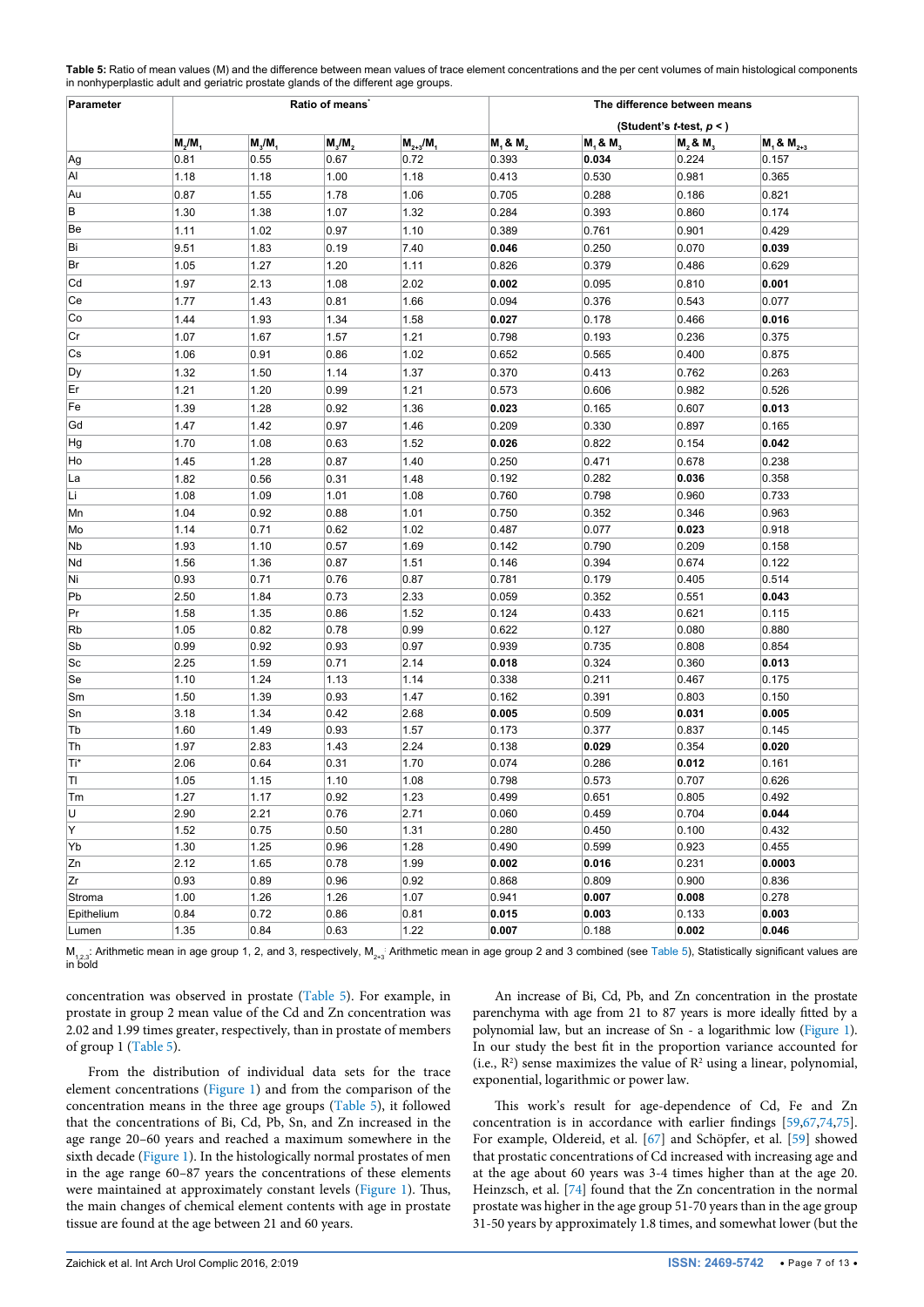<span id="page-7-0"></span>

|                                                      | Table 6: Correlations (r - coefficient of correlation) between trace element concentrations (mg/L) and the per cent volumes of main histological components (%) in |  |
|------------------------------------------------------|--------------------------------------------------------------------------------------------------------------------------------------------------------------------|--|
| nonhyperplastic adult and geriatric prostate glands. |                                                                                                                                                                    |  |

| Element   | Group 1, 21-40 years, n = 28 |            |          |               | Group 2 and 3 combined, 41-87 years, n = 37 |          |  |  |
|-----------|------------------------------|------------|----------|---------------|---------------------------------------------|----------|--|--|
|           | <b>Stroma</b>                | Epithelium | Lumen    | <b>Stroma</b> | Epithelium                                  | Lumen    |  |  |
| Ag        | $-0.285$                     | 0.239      | 0.229    | 0.214         | $-0.217$                                    | $-0.112$ |  |  |
| Al        | 0.447                        | $-0.408$   | $-0.308$ | 0.448         | $-0.196$                                    | $-0.486$ |  |  |
| Au        | 0.430                        | $-0.267$   | $-0.516$ | 0.250         | $-0.232$                                    | $-0.131$ |  |  |
| B         | $-0.072$                     | 0.121      | $-0.066$ | $-0.146$      | 0.156                                       | 0.069    |  |  |
| Be        | 0.578                        | $-0.498$   | $-0.449$ | 0.199         | $-0.070$                                    | $-0.234$ |  |  |
| Bi        | 0.339                        | $-0.260$   | $-0.179$ | 0.109         | $-0.133$                                    | $-0.031$ |  |  |
| Br        | $-0.068$                     | $-0.008$   | 0.160    | 0.498         | $-0.402$                                    | $-0.343$ |  |  |
| Cd        | 0.446                        | $-0.308$   | $-0.480$ | 0.469         | $-0.321$                                    | $-0.380$ |  |  |
| Ce        | 0.442                        | $-0.340$   | $-0.416$ | 0.284         | $-0.151$                                    | $-0.279$ |  |  |
| Co        | 0.266                        | $-0.378$   | 0.080    | 0.296         | $-0.289$                                    | $-0.185$ |  |  |
| Cr        | 0.190                        | $-0.214$   | $-0.038$ | 0.276         | $-0.165$                                    | $-0.275$ |  |  |
| Cs        | $-0.449$                     | 0.569      | 0.032    | $-0.035$      | $-0.210$                                    | 0.255    |  |  |
| Dy        | 0.248                        | $-0.171$   | $-0.268$ | 0.284         | 0.051                                       | $-0.481$ |  |  |
| Er        | 0.357                        | $-0.285$   | $-0.318$ | 0.284         | 0.075                                       | $-0.504$ |  |  |
| Fe        | $-0.041$                     | $-0.128$   | 0.318    | 0.245         | 0.235                                       | 0.154    |  |  |
| Gd        | 0.349                        | $-0.275$   | $-0.316$ | 0.360         | $-0.031$                                    | $-0.515$ |  |  |
| Hg        | $-0.311$                     | 0.202      | 0.339    | 0.112         | $-0.208$                                    | 0.019    |  |  |
| Ho        | 0.335                        | $-0.280$   | $-0.277$ | 0.323         | 0.034                                       | $-0.523$ |  |  |
| La        | 0.204                        | $-0.252$   | $-0.034$ | 0.195         | 0.033                                       | $-0.321$ |  |  |
| Li        | $-0.015$                     | $-0.089$   | 0.190    | 0.227         | $-0.273$                                    | $-0.075$ |  |  |
| Mn        | $-0.137$                     | $-0.012$   | 0.325    | 0.312         | $-0.192$                                    | $-0.339$ |  |  |
| Mo        | 0.520                        | $-0.267$   | $-0.719$ | $-0.162$      | $-0.111$                                    | 0.355    |  |  |
| Nb        | $-0.009$                     | $-0.157$   | 0.292    | 0.186         | 0.029                                       | $-0.357$ |  |  |
| Nd        | 0.412                        | $-0.315$   | $-0.390$ | 0.378         | $-0.115$                                    | $-0.459$ |  |  |
| Ni        | 0.259                        | $-0.063$   | $-0.480$ | $-0.113$      | $-0.277$                                    | 0.424    |  |  |
| Pb        | $-0.078$                     | $-0.072$   | 0.301    | 0.194         | $-0.202$                                    | $-0.089$ |  |  |
| Pr        | 0.454                        | $-0.357$   | $-0.413$ | 0.289         | $-0.109$                                    | $-0.329$ |  |  |
| <b>Rb</b> | $-0.059$                     | $-0.014$   | 0.166    | 0.089         | $-0.035$                                    | $-0.095$ |  |  |
| Sb        | 0.074                        | $-0.142$   | 0.069    | 0.061         | $-0.054$                                    | $-0.036$ |  |  |
| Sc        | 0.115                        | $-0.280$   | 0.234    | 0.008         | 0.081                                       | 0.088    |  |  |
| Se        | $-0.243$                     | 0.154      | 0.278    | 0.400         | $-0.168$                                    | $-0.439$ |  |  |
| Sm        | 0.397                        | $-0.305$   | $-0.373$ | 0.352         | $-0.072$                                    | $-0.461$ |  |  |
| Sn        | 0.351                        | $-0.160$   | $-0.550$ | 0.203         | $-0.180$                                    | $-0.128$ |  |  |
| Tb        | 0.425                        | $-0.432$   | $-0.218$ | 0.295         | 0.042                                       | $-0.489$ |  |  |
| Th        | 0.510                        | $-0.534$   | $-0.232$ | 0.629         | $-0.411$                                    | $-0.550$ |  |  |
| Τï        | 0.499                        | $-0.365$   | $-0.500$ | $-0.154$      | $-0.233$                                    | 0.455    |  |  |
| TI        | 0.077                        | 0.151      | $-0.438$ | 0.101         | 0.065                                       | $-0.218$ |  |  |
| Тm        | 0.454                        | $-0.322$   | $-0.474$ | 0.322         | 0.020                                       | $-0.508$ |  |  |
| U         | 0.365                        | $-0.346$   | $-0.240$ | $-0.028$      | $-0.283$                                    | 0.312    |  |  |
| Υ         | 0.349                        | $-0.310$   | $-0.257$ | 0.375         | $-0.095$                                    | $-0.463$ |  |  |
| Yb        | 0.361                        | $-0.311$   | $-0.281$ | 0.353         | 0.019                                       | $-0.554$ |  |  |
| Zn        | $-0.116$                     | $-0.153$   | 0.529    | $-0.368$      | 0.179                                       | 0.372    |  |  |
| Zr        | 0.084                        | $-0.218$   | 0.189    | 0.262         | 0.033                                       | 0.366    |  |  |

Statistically significant values *p* < 0.01 are in **bold**

difference was not statistically significant) in the age group 71-90 years, compared with the age group 51-70 years. In accordance with Tohno, et al. [\[75\]](#page-12-14) there were no significant correlations between age and the Fe and Zn concentrations in prostate tissue of Thai subjects, whose ages ranged from 43 to 86 years and of Japanese subjects, with age from 65 to 101 years. All these conclusions agree with our results.

In the histologically normal adult prostates mean per cent volumes of stroma were maintained at about 50% and only increased above this value in the seventh decade [\(Figure 1](#page-8-0), [Table 4](#page-5-0) and [Table 5\)](#page-6-0). In the group older than 60-years-old stroma volume increased ~1.3 times (60.8%, age group 3) [\(Table 4](#page-5-0) and [Table 5\)](#page-6-0), which was statistically significant. The mean per cent volume of the glandular epithelium steadily and almost linearly decreased from 35.7% to 28.4 % over the same period ([Figure 1,](#page-8-0) [Table 5\)](#page-6-0). These differences were statistically significant for the age group 3 when compared with the age groups 1 or 2 ([Table 5](#page-6-0)). The mean per cent volume of the glandular lumen increased between the third to the fifth decade and reached its maximum at about 50 years old [\(Figure 1\)](#page-8-0). During this period of life the mean per cent volume of glandular lumen was almost 1.5 times higher than in prostate glands of 20 to 30 year old males, which is statistically significant ([Table 5](#page-6-0)). This suggests that relative accumulation of prostatic fluid develops between 30 to 50 years of age.

Shapiro, et al. [\[76\]](#page-12-15) reported that the stromal compartment fraction (approximately 80%) of the prostate remains constant in males throughout life. In contrast, the present study provides compelling evidence that the per cent volume of stroma, epithelium, and lumen of the prostate changes significantly in males between ages 21-70. Our finding is in agreement with an earlier publication by Arenas, et al. [[40\]](#page-11-15) where he reported that the stromal volume was maintained between ages 20-50 and only significantly increased in the sixth and seventh decades, while epithelial volume showed a tendency to diminish.

#### **Correlations between trace element concentrations and the per cent volumes of main histological components**

A direct correlation between the prostatic Zn  $(r = 0.53)$ concentration and per cent volume of the glandular lumen as well as between the Be (*r* = 0.58), Mo (*r* = 0.52), Th (*r* = 0.51), Ti (*r* = 0.50) concentration and per cent volume of the stroma and also between the Cs  $(r = 0.57)$  concentration and per cent volume of the epithelium was seen in the age group 1 ([Table 6,](#page-7-0) [Figure 3](#page-9-1)). Moreover, in the age group 1 a significant inverse correlation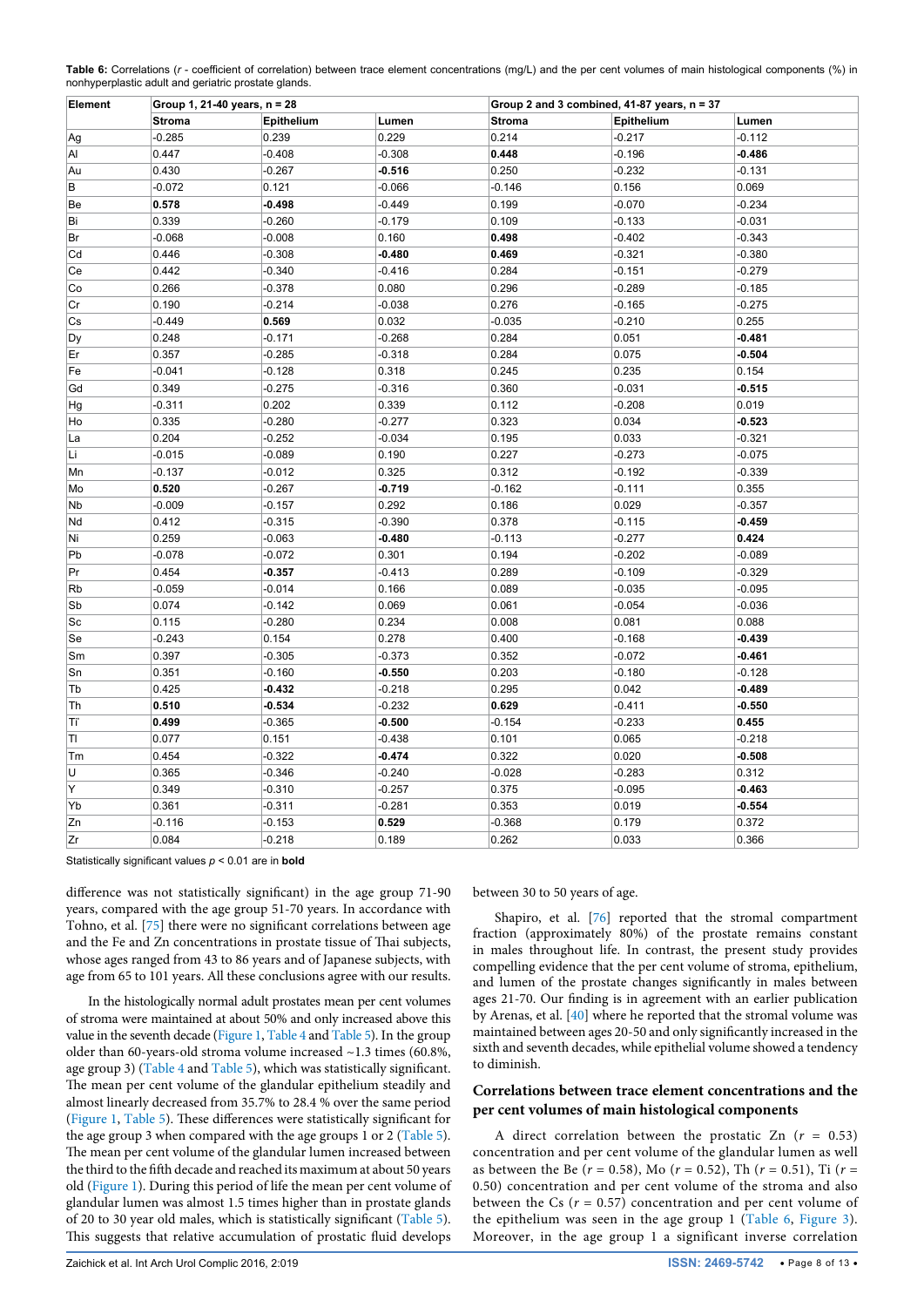<span id="page-8-0"></span>

Figure 1: Individual data sets for the Bi, Cd, Pb, Sn, and Zn concentrations and the percent volume of stroma, epithelium, and lumen in the nonhyperplastic prostate gland of males aged 21–87 years, plotted against age, with the corresponding *trend lines* and the equations from which they were derived*.*

between the prostatic Au (*r* = -0.52), Cd (*r* = -0.48), Mo (*r* = -0.72), Ni (*r* = -0.48), Sn (*r* = -0.55), Ti (*r* = -0.50), Tm (*r* = -0.47) concentration and per cent volume of the glandular lumen as well as between the Be (*r* = -0.50), Cs (*r* = -0.57), Pr (*r* = -0.36), Tb (*r* = -0.43),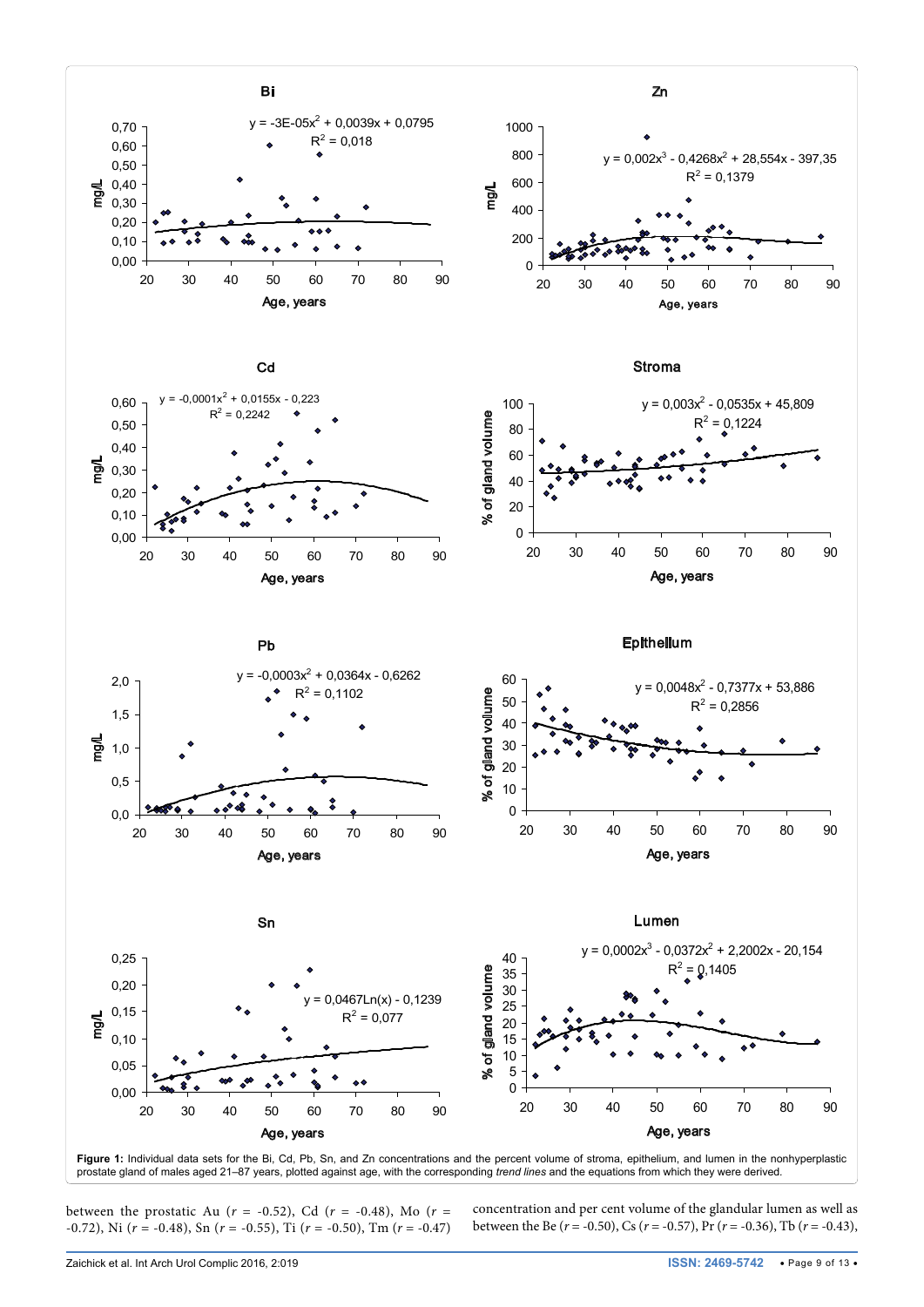<span id="page-9-0"></span>

Figure 2: Individual data sets for the Br concentrations versus individual data sets for the percent volume of stroma and lumen in the nonhyperplastic prostate gland of males between ages 21–40 years and between ages 41–87 years, and their trend lines obtained from linear equations.

<span id="page-9-1"></span>

Figure 3: Individual data sets for the Mo concentrations versus individual data sets for the percent volume of stroma and lumen in the nonhyperplastic prostate gland of males between ages 21–40 years and between ages 41–87 years, and their trend lines obtained from linear equations.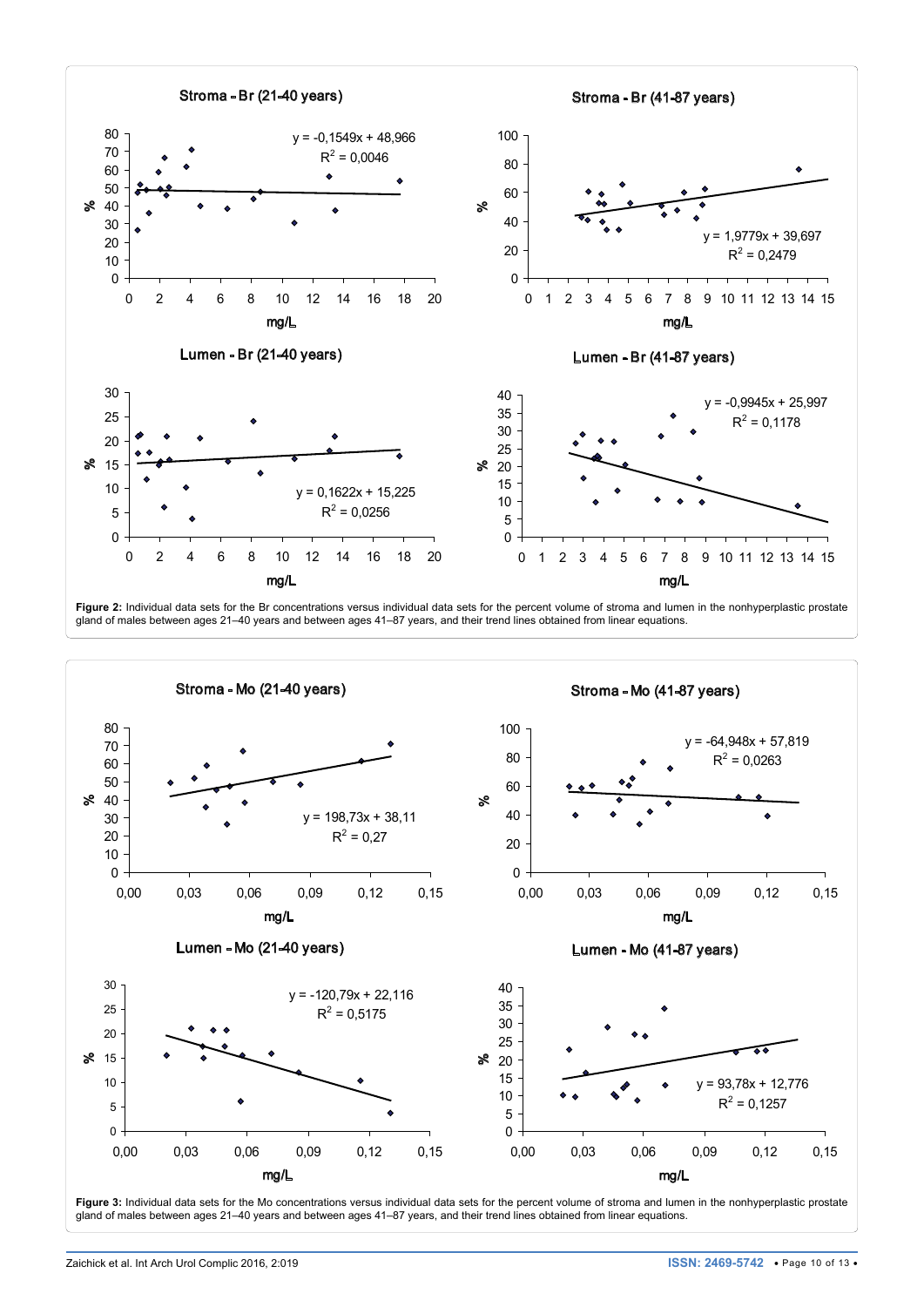Th  $(r = -0.53)$  concentration and per cent volume of the epithelium ([Table 6,](#page-7-0) [Figure 3\)](#page-9-1). In age groups of males aged above 40 (groups 2 and 3 combined) these correlations vanished [\(Table 6](#page-7-0), [Figure 2](#page-9-0) and [Figure 3](#page-9-1)) with exclusion of direct correlation between the prostatic concentration and per cent volume of the stroma as well as an inverse correlation between the Tm concentration and per cent volume of the lumen. In addition in this period of life the other correlations arose: (i) a direct correlation between the prostatic Ni  $(r = 0.42)$ , Ti  $(r =$ 0.46) concentration and per cent volume of the glandular lumen; (ii) a direct correlation between the prostatic Al ( $r = 0.45$ ), Br ( $r = 0.50$ ), Cd ( $r = 0.47$ ), Th ( $r = 0.63$ ) concentration and per cent volume of the stroma; and (iii) a inverse correlation between the prostatic Al  $(r =$ -0.49), Dy (*r* = -0.48), Er (*r* = -0.50), Gd (*r* = -0.52), Nd (*r* = -0.46), Se (*r* = -0.44), Sm (*r* = -0.46), Tb (*r* = -0.49), Th (*r* = -0.55), Tm (*r* = -0.51), Y (*r* = -0.46), Yb (*r* = -0.55) concentration and per cent volume of the glandular lumen. These findings indicate, for example, that at least in age before 40 there is a special relationship between Zn and the glandular lumen of the prostate. In other words, the glandular lumen is a main pool of Zn accumulation in the normal human prostate. Therefore, if we accept relationships between trace elements and main histological components of prostate glands of 21-40 year old males as a norm, then we have to conclude that after the age of 40 there are significant changes in the distribution of trace elements in the prostate.

## **The role of Zn, Fe, Co, Cd, Hg, Pb, Sn, Th, U, and Sc excess in an age-related enlargement and malignancy of the prostate**

Mean Zn concentration in the prostate increased from approximately 100 mg/L in the third decade to 200 mg/L in the sixth decade. This level of the prostatic Zn concentration is higher than a mean value of its content in all other tissues (soft and hard) of the human body including skeletal muscle, liver, lung, kidney, and bones [[71](#page-12-12)[,77,](#page-12-17)[78\]](#page-12-18). Excessive Zn levels may be harmful to normal metabolism of cells and partially responsible for the age-related enlargement of the prostate and its malignant transformation. There are multiple reasons which imply that the age-related excessive Zn levels in prostatic tissue probably form one of the main factors influencing the enlargement of the prostate and the development of PCa in stages of initiation and promotion. This was discussed in details in our previous publications [[9,](#page-11-38)[12,](#page-11-39)[20](#page-11-4)[,79](#page-12-19)].

Despite the fact that Fe is an essential element, it is also potentially toxic in excess because free Fe ions inside the cell can lead to the generation of free radicals that cause oxidative stress and cellular damage [\[80](#page-12-20)[-83\]](#page-12-21). It was shown that the mean prostatic Fe concentration increased from approximately 17 mg/L to 24 mg/L in the sixth decade. Therefore, it is reasonable to speculate that similar to elevated Zn levels, excessive levels of Fe in prostatic tissue and disturbance in intracellular metabolism of Fe with age are probably two of the factors influencing benign enlargement and malignant transformation of the prostate.

Since Fe and Co belong to the same group of the Periodic Table we can explain a similarity in the changes of these element concentrations with age ([Figure 1](#page-8-0)). The mean prostatic Co concentration increased from approximately 0.0060 mg/L to 0.0100 mg/L in the sixth decade. Despite the fact that Co is an essential element, its genotoxicity and carcinogenicity is well-known, and human carcinogenic risk is substantiated in relation to Co excess [[84](#page-12-22)[-86\]](#page-12-23).

There are many publications on genotoxicity and carcinogenicity of such trace element as Cd, Hg, Pb, Sn, Th and U [\[87](#page-12-24)[-93\]](#page-12-25). By age over 40 years the mean prostatic Cd, Hg concentration increased nearly 1.5-3 times ([Table 5](#page-6-0)).

Sc is a rare earth element (REE). There is increasing evidence that REEs administered ''*in vitro*'' or to experimental animals may influence a number of biological processes, including genotoxicity and carcinogenicity [\[94,](#page-12-16)[95](#page-12-26)]. This effect is due to the similarity of chemical properties of REEs and alkaline earth metals. Chemical similarity allows ions of REEs to replace not only the ions of Ca, Mg, etc., but also transition metal ions such as Fe, Zn, Cu, Mn,

Co, Cr, etc in many macromolecular systems, including enzymes. At the same time, the replacement of REEs ions with the ions of alkaline earth elements is impossible [\[94\]](#page-12-16). In our previous study a significant increase of prostatic Ca concentration with age was found [[16](#page-11-32),[19](#page-11-3)[,25,](#page-11-33)[26\]](#page-11-34). Moreover, it was shown an androgen-dependence of Ca concentration and an important role of this element in the prostate gland function [[21](#page-11-35)[,23](#page-11-36)[,43\]](#page-11-37). The similarity of chemical properties of Ca and Sc can explain a significant increase of prostatic Sc concentration with age.

## **The limitations**

To clarify the role of 54 trace elements in normal physiology of the prostate gland, the variation with age of their concentration in prostatic tissue and the relationship of these trace element concentrations with basic prostatic histological structures was investigated only in nonhyperplastic prostate glands. In future studies of the role of trace elements in pathophysiology of the prostate gland the specimens of BPH and cancerous tissues have to be included. Moreover, there are other chemical elements involved in normal metabolism and pathophysiology of the prostate gland. Thus, further studies are needed to extend the list of chemical elements investigated in this manner.

## **Conclusion**

While the numbers of specimens were somewhat limited, they were sufficient to identify the Bi, Cd, Co, Fe, Hg, Sc, Sn, and Zn concentration differences in the three age groups studied. The Pearson correlation between trace element concentrations and morphometric parameters allowed allocation of trace element concentrations to the different components of the prostate gland. Using this method, we demonstrated that the glandular lumen and, therefore, the prostatic fluid is the main pool of Zn accumulation while the stromal cells are the main pool of Be, Mo, Th, and Ti accumulation in the normal human prostate between the ages of 21 to 40. We also found that after the age of 40 there are significant changes in the distribution of trace elements in the prostate. Lastly, we found that there is a significant tendency for an increase in Bi, Cd, Co, Fe, Hg, Sc, Sn, and Zn concentration with age in the prostate tissue of healthy individuals. All these factors are very likely to contribute to the age-related benign enlargement and potentiate malignant transformation of the prostate.

## **Acknowledgements**

The authors are grateful to the late Prof. A.A. Zhavoronkov, Institute of Human Morphology, Russian Academy of Medical Sciences, Moscow, for supplying prostate specimens. We are also grateful to Dr. Karandaschev V., Dr. Nosenko S., and Moskvina I., Institute of Microelectronics Technology and High Purity Materials, Chernogolovka, Russia, for their help in ICP-MS analysis.

#### **Ethical Statement**

All studies were approved by the Ethical Committee of the Medical Radiological Research Center, Obninsk.

#### **References**

- <span id="page-10-5"></span>1. [Patel ND, Parsons JK \(2014\) Epidemiology and etiology of benign prostatic](https://www.ncbi.nlm.nih.gov/pubmed/24744516)  [hyperplasia and bladder outlet obstruction. Indian J Urol 30: 170-176.](https://www.ncbi.nlm.nih.gov/pubmed/24744516)
- <span id="page-10-6"></span>2. [Velonas VM, Woo HH, dos Remedios CG, Assinder SJ \(2013\) Current status](https://www.ncbi.nlm.nih.gov/pubmed/23708103)  [of biomarkers for prostate cancer. Int J Mol Sci 14: 11034-11060.](https://www.ncbi.nlm.nih.gov/pubmed/23708103)
- <span id="page-10-0"></span>3. [Tao ZQ, Shi AM, Wang KX, Zhang WD \(2015\) Epidemiology of prostate](https://www.ncbi.nlm.nih.gov/pubmed/25807434)  [cancer: current status. Eur Rev Med Pharmacol Sci 19: 805-812.](https://www.ncbi.nlm.nih.gov/pubmed/25807434)
- <span id="page-10-1"></span>4. [Rebbeck TR \(2006\) Conquering cancer disparities: new opportunities for](https://www.ncbi.nlm.nih.gov/pubmed/16985011)  [cancer epidemiology, biomarker, and prevention research. Cancer Epidemiol](https://www.ncbi.nlm.nih.gov/pubmed/16985011)  [Biomarkers Prev 15: 1569-1571.](https://www.ncbi.nlm.nih.gov/pubmed/16985011)
- <span id="page-10-2"></span>5. [Alcaraz A, Hammerer P, Tubaro A, Schröder FH, Castro R \(2009\) Is there](https://www.ncbi.nlm.nih.gov/pubmed/19027219)  [evidence of a relationship between benign prostatic hyperplasia and prostate](https://www.ncbi.nlm.nih.gov/pubmed/19027219)  [cancer? Findings of a literature review. Eur Urol 55: 864-873.](https://www.ncbi.nlm.nih.gov/pubmed/19027219)
- <span id="page-10-3"></span>6. [Bonkhoff H, Remberger K \(1998\) Morphogenesis of benign prostatic](https://www.ncbi.nlm.nih.gov/pubmed/9541938)  [hyperplasia and prostatic carcinoma. Pathologe 19: 12-20.](https://www.ncbi.nlm.nih.gov/pubmed/9541938)
- <span id="page-10-4"></span>7. [Schauer IG, Rowley DR \(2011\) The functional role of reactive stroma in](https://www.ncbi.nlm.nih.gov/pubmed/21664759)  [benign prostatic hyperplasia. Differentiation 82: 200-210.](https://www.ncbi.nlm.nih.gov/pubmed/21664759)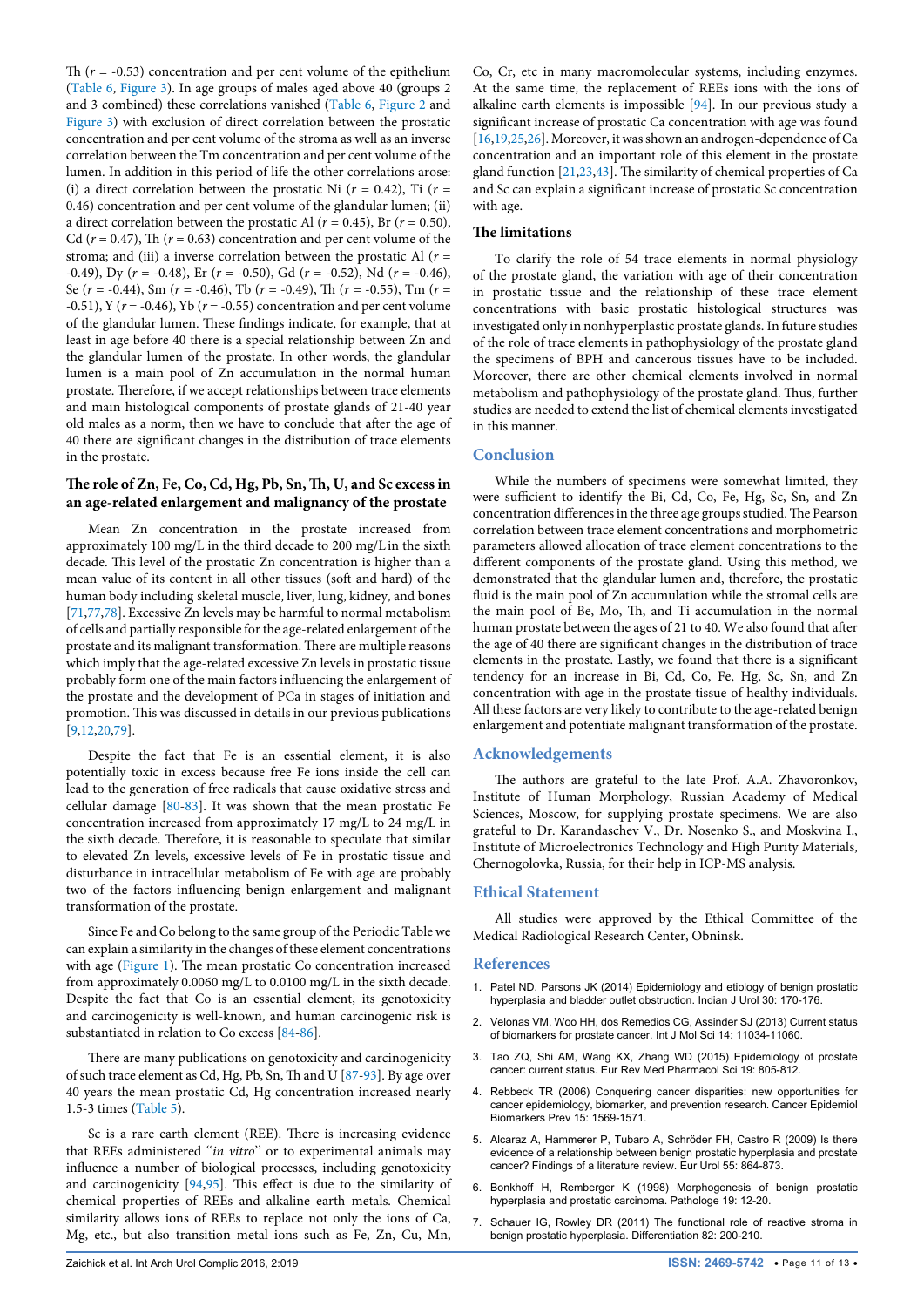- <span id="page-11-0"></span>8. [Thomas JA \(1999\) Diet, micronutrients, and the prostate gland. Nutr Rev 57:](https://www.ncbi.nlm.nih.gov/pubmed/10228346)  [95-103.](https://www.ncbi.nlm.nih.gov/pubmed/10228346)
- <span id="page-11-38"></span>9. Zaichick V, Zaichick S (1999) Role of zinc in prostate cancerogenesis. In: Mengen und Spurenelemente. 19. Arbeitstagung. Jena; Friedrich-Schiller-Universitat: 104-115.
- 10. [Blumenfeld AJ, Fleshner N, Casselman B, Trachtenberg J \(2000\) Nutritional](https://www.ncbi.nlm.nih.gov/pubmed/11121247)  [aspects of prostate cancer: a review. Can J Urol 7: 927-935](https://www.ncbi.nlm.nih.gov/pubmed/11121247).
- 11. [Leitzmann MF, Stampfer MJ, Wu K, Colditz GA, Willett WC, et al. \(2003\) Zinc](https://www.ncbi.nlm.nih.gov/pubmed/12837837)  [supplement use and risk of prostate cancer. J Natl Cancer Inst 95: 1004-](https://www.ncbi.nlm.nih.gov/pubmed/12837837) [1007.](https://www.ncbi.nlm.nih.gov/pubmed/12837837)
- <span id="page-11-39"></span>12. [Zaichick V \(2004\) INAA and EDXRF applications in the age dynamics](http://www.akademiai.com/doi/abs/10.1023/B%3AJRNC.0000040879.45030.4f?journalCode=10967)  assessment of Zn content and distribution in the normal human prostate. J [Radioanal Nucl Chem 262: 229-234.](http://www.akademiai.com/doi/abs/10.1023/B%3AJRNC.0000040879.45030.4f?journalCode=10967)
- 13. [Ahn J, Albanes D, Peters U, Schatzkin A, Lim U, et al. \(2007\) Dairy products,](https://www.ncbi.nlm.nih.gov/pubmed/18086766)  [calcium intake, and risk of prostate cancer in the Prostate, Lung, Colorectal,](https://www.ncbi.nlm.nih.gov/pubmed/18086766)  [and Ovarian Cancer Screening Trial. Cancer Epidemiol Biomarkers Prev16:](https://www.ncbi.nlm.nih.gov/pubmed/18086766)  [2623-2630.](https://www.ncbi.nlm.nih.gov/pubmed/18086766)
- <span id="page-11-1"></span>14. [Rowland GW, Schwartz GG, John EM, Ingles SA \(2013\) Protective effects of](https://www.ncbi.nlm.nih.gov/pubmed/23129590)  [low calcium intake and low calcium absorption vitamin D receptor genotype](https://www.ncbi.nlm.nih.gov/pubmed/23129590)  [in the California Collaborative Prostate Cancer Study. Cancer Epidemiol](https://www.ncbi.nlm.nih.gov/pubmed/23129590)  [Biomarkers Prev 22: 16-24.](https://www.ncbi.nlm.nih.gov/pubmed/23129590)
- <span id="page-11-2"></span>15. [Zaichick S, Zaichick V, Karandashev V, Ermidou-Pollet S, Pollet S \(2010\) The](http://web.b.ebscohost.com/abstract?direct=true&profile=ehost&scope=site&authtype=crawler&jrnl=09462104&AN=54847070&h=A4Ri4KAicIts1S6sJ2LotLn6POow0xrV7YOZyf7s7iMyXLliifUaDHSxk%2bFa4H8ZSnTCDdfAyTZvWUmydXqKbA%3d%3d&crl=f&resultNs=AdminWebAuth&resultLocal=ErrCrlNotAuth&crlhashurl=login.aspx%3fdirect%3dtrue%26profile%3dehost%26scope%3dsite%26authtype%3dcrawler%26jrnl%3d09462104%26AN%3d54847070)  [effect of age and gender on the lithium content in rib bone of healthy humans.](http://web.b.ebscohost.com/abstract?direct=true&profile=ehost&scope=site&authtype=crawler&jrnl=09462104&AN=54847070&h=A4Ri4KAicIts1S6sJ2LotLn6POow0xrV7YOZyf7s7iMyXLliifUaDHSxk%2bFa4H8ZSnTCDdfAyTZvWUmydXqKbA%3d%3d&crl=f&resultNs=AdminWebAuth&resultLocal=ErrCrlNotAuth&crlhashurl=login.aspx%3fdirect%3dtrue%26profile%3dehost%26scope%3dsite%26authtype%3dcrawler%26jrnl%3d09462104%26AN%3d54847070)  [J Trace Elem Electrolytes 27: 258-261.](http://web.b.ebscohost.com/abstract?direct=true&profile=ehost&scope=site&authtype=crawler&jrnl=09462104&AN=54847070&h=A4Ri4KAicIts1S6sJ2LotLn6POow0xrV7YOZyf7s7iMyXLliifUaDHSxk%2bFa4H8ZSnTCDdfAyTZvWUmydXqKbA%3d%3d&crl=f&resultNs=AdminWebAuth&resultLocal=ErrCrlNotAuth&crlhashurl=login.aspx%3fdirect%3dtrue%26profile%3dehost%26scope%3dsite%26authtype%3dcrawler%26jrnl%3d09462104%26AN%3d54847070)
- <span id="page-11-32"></span>16. [Zaichick S, Zaichick V \(2011\) INAA application in the age dynamics](http://link.springer.com/article/10.1007/s10967-010-0927-4)  [assessment of Br, Ca, Cl, K, Mg, Mn, and Na content in the normal human](http://link.springer.com/article/10.1007/s10967-010-0927-4)  [prostate. J Radioanal Nucl Chem 288: 197-202.](http://link.springer.com/article/10.1007/s10967-010-0927-4)
- <span id="page-11-8"></span>17. [Zaichick S, Zaichick V \(2011\) The effect of age on Ag, Co, Cr, Fe, Hg, Sb,](http://link.springer.com/article/10.1007/s10967-013-2554-3)  [Sc, Se, and Zn contents in intact human prostate investigated by neutron](http://link.springer.com/article/10.1007/s10967-013-2554-3)  [activation analysis. Appl Radiat Isot 69: 827-833.](http://link.springer.com/article/10.1007/s10967-013-2554-3)
- <span id="page-11-9"></span>18. [Zaichick S, Zaichick V, Nosenko S, Moskvina I \(2012\) Mass Fractions of 52](https://www.ncbi.nlm.nih.gov/pubmed/22549701)  [Trace Elements and Zinc Trace Element Content Ratios in Intact Human](https://www.ncbi.nlm.nih.gov/pubmed/22549701)  [Prostates Investigated by Inductively Coupled Plasma Mass Spectrometry.](https://www.ncbi.nlm.nih.gov/pubmed/22549701)  [Biol Trace Elem Res 149: 171-183.](https://www.ncbi.nlm.nih.gov/pubmed/22549701)
- <span id="page-11-3"></span>19. [Zaichick V, Nosenko S, Moskvina I \(2012\) The effect of age on 12 chemical](https://www.ncbi.nlm.nih.gov/pubmed/22231436)  [element contents in the intact prostate of adult men investigated by inductively](https://www.ncbi.nlm.nih.gov/pubmed/22231436)  [coupled plasma atomic emission spectrometry. Biol Trace Elem Res 147: 49-](https://www.ncbi.nlm.nih.gov/pubmed/22231436) [58.](https://www.ncbi.nlm.nih.gov/pubmed/22231436)
- <span id="page-11-4"></span>20. [Zaichick S, Zaichick V \(2013\) Relations of morphometric parameters to](https://www.ncbi.nlm.nih.gov/pubmed/23258643)  [zinc content in paediatric and nonhyperplastic young adult prostate glands.](https://www.ncbi.nlm.nih.gov/pubmed/23258643)  [Andrology 1: 139-146.](https://www.ncbi.nlm.nih.gov/pubmed/23258643)
- <span id="page-11-35"></span>21. [Zaichick V, Zaichick S \(2013\) The effect of age on Br, Ca, Cl, K, Mg, Mn, and](https://www.ncbi.nlm.nih.gov/pubmed/23994740)  [Na mass fraction in pediatric and young adult prostate glands investigated by](https://www.ncbi.nlm.nih.gov/pubmed/23994740)  [neutron activation analysis. Appl Radiat Isot 82: 145-151.](https://www.ncbi.nlm.nih.gov/pubmed/23994740)
- <span id="page-11-10"></span>22. [Zaichick V, Zaichick S \(2013\) INAA application in the assessment of Ag, Co,](http://link.springer.com/article/10.1007/s10967-013-2554-3)  [Cr, Fe, Hg, Rb, Sb, Sc, Se, and Zn mass fraction in pediatric and young adult](http://link.springer.com/article/10.1007/s10967-013-2554-3)  [prostate glands. J Radioanal Nucl Chem 298: 1559-1566.](http://link.springer.com/article/10.1007/s10967-013-2554-3)
- <span id="page-11-36"></span>23. [Zaichick V, Zaichick S \(2013\) NAA-SLR and ICP-AES application in the](https://www.ncbi.nlm.nih.gov/pubmed/24068488)  [assessment of mass fraction of 19 chemical elements in pediatric and young](https://www.ncbi.nlm.nih.gov/pubmed/24068488)  [adult prostate glands. Biol Trace Elem Res 156: 357-366](https://www.ncbi.nlm.nih.gov/pubmed/24068488).
- <span id="page-11-11"></span>24. [Zaichick V, Zaichick S \(2013\) Use of neutron activation analysis and](http://file.scirp.org/pdf/AJAC_2013120217182676.pdf)  [inductively coupled plasma mass spectrometry for the determination of trace](http://file.scirp.org/pdf/AJAC_2013120217182676.pdf)  [elements in pediatric and young adult prostate. AJAC 4: 696-706.](http://file.scirp.org/pdf/AJAC_2013120217182676.pdf)
- <span id="page-11-33"></span>25. [Zaichick V, Zaichick S \(2014\) INAA application in the assessment of chemical](https://www.ncbi.nlm.nih.gov/pubmed/24704913)  [element mass fractions in adult and geriatric prostate glands. Appl Radiat](https://www.ncbi.nlm.nih.gov/pubmed/24704913)  [Isot 90: 62-73](https://www.ncbi.nlm.nih.gov/pubmed/24704913).
- <span id="page-11-34"></span>26. [Zaichick V, Zaichick S \(2014\) Determination of trace elements in adults](http://www.scipublish.com/journals/BIOC/papers/download/2004-701.pdf)  [and geriatric prostate combining neutron activation with inductively coupled](http://www.scipublish.com/journals/BIOC/papers/download/2004-701.pdf)  [plasma atomic emission spectrometry. Open J Biochem 1: 16-33.](http://www.scipublish.com/journals/BIOC/papers/download/2004-701.pdf)
- <span id="page-11-5"></span>27. [Zaichick V, Zaichick S \(2014\) Use of INAA and ICP-MS for the assessment](http://link.springer.com/article/10.1007/s10967-014-3173-3)  [of trace element mass fractions in adult and geriatric prostate. J Radioanal](http://link.springer.com/article/10.1007/s10967-014-3173-3)  [Nucl Chem 301: 83-397.](http://link.springer.com/article/10.1007/s10967-014-3173-3)
- <span id="page-11-6"></span>28. [Mawson CA, Fischer MI \(1952\) The occurrence of zinc in the human prostate](https://www.ncbi.nlm.nih.gov/pubmed/14954495?dopt=Abstract)  [gland. Can J Med Sci 30: 336-339](https://www.ncbi.nlm.nih.gov/pubmed/14954495?dopt=Abstract).
- 29. [Delory GE, Hoare R, Penner DW \(1956\) Zinc and acid phosphatase in the](https://www.ncbi.nlm.nih.gov/pubmed/13356252)  [human prostate. Cancer 9: 721-726.](https://www.ncbi.nlm.nih.gov/pubmed/13356252)
- 30. [Siegel E, Graig FA, Crystal MM, Siegel EP \(1961\) Distribution of 65Zn in the](https://www.ncbi.nlm.nih.gov/pubmed/13912622)  [prostate and other organs of man. Br J Cancer 15: 647-664.](https://www.ncbi.nlm.nih.gov/pubmed/13912622)
- 31. Kar AB, Chowdhury AR (1968) Distribution of zinc in the subcellular fractions of human prostate. Curr Sci 37: 375-376.
- 32. [Dhar NK, Goel TC, Dube PC, Chowdhury AR, Kar AB \(1973\) Distribution and](https://www.ncbi.nlm.nih.gov/pubmed/4127820)  [concentration of zinc in the subcellular fractions of benign hyperplastic and](https://www.ncbi.nlm.nih.gov/pubmed/4127820)  [malignant neoplastic human prostate. Exp Mol Pathol 19: 139-142.](https://www.ncbi.nlm.nih.gov/pubmed/4127820)
- 33. [Morita H \(1981\) Histochemical study of human prostate. Ultrastructural and](https://www.ncbi.nlm.nih.gov/pubmed/6169865)  [XMA observations of zinc in the hyperplastic and neoplastic prostate. Nihon](https://www.ncbi.nlm.nih.gov/pubmed/6169865)  [Hinyokika Gakkai Zasshi 72: 717-729.](https://www.ncbi.nlm.nih.gov/pubmed/6169865)
- 34. Leake A, Chisholm GD, Habib FK (1983) The distribution of zinc in human prostate. Prostate 4: 421-422.
- 35. [Tvedt KE, Halgunset J, Kopstad G, Haugen OA \(1989\) Intracellular distribution](https://www.ncbi.nlm.nih.gov/pubmed/2477831)  [of calcium and zinc in normal, hyperplastic, and neoplastic human prostate:](https://www.ncbi.nlm.nih.gov/pubmed/2477831)  [X-ray microanalysis of freeze-dried cryosections. Prostate 15: 41-51.](https://www.ncbi.nlm.nih.gov/pubmed/2477831)
- 36. [Bataineh ZM, Bani Hani IH, Al-Alami JR \(2002\) Zinc in normal and pathological](https://www.ncbi.nlm.nih.gov/pubmed/11938400)  [human prostate gland. Saudi Med J 23: 218-220.](https://www.ncbi.nlm.nih.gov/pubmed/11938400)
- <span id="page-11-7"></span>37. [Franklin RB, Feng P, Milon B, Desouki MM, Singh KK, et al. \(2005\) hZIP1](https://www.ncbi.nlm.nih.gov/pubmed/16153295)  [zinc uptake transporter down regulation and zinc depletion in prostate cancer.](https://www.ncbi.nlm.nih.gov/pubmed/16153295)  [Mol Cancer 4: 32.](https://www.ncbi.nlm.nih.gov/pubmed/16153295)
- <span id="page-11-13"></span>38. [Chagas MA, Babinski MA, Costa WS, Sampaio FJ \(2002\) Stromal and](https://www.ncbi.nlm.nih.gov/pubmed/11966627)  [acinar components of the transition zone in normal and hyperplastic human](https://www.ncbi.nlm.nih.gov/pubmed/11966627)  [prostate. BJU Int 89: 699-702.](https://www.ncbi.nlm.nih.gov/pubmed/11966627)
- <span id="page-11-14"></span>39. [Zhang Y, Nojima S, Nakayama H, Jin Y, Enza H \(2003\) Characteristics of](https://www.ncbi.nlm.nih.gov/pubmed/12469170)  [normal stromal components and their correlation with cancer occurrence in](https://www.ncbi.nlm.nih.gov/pubmed/12469170)  [human prostate. Oncol Rep 10: 207-211.](https://www.ncbi.nlm.nih.gov/pubmed/12469170)
- <span id="page-11-15"></span>40. [Arenas MI, Romo E, Royuela M, Ruiz A, Fraile B, et al. \(2001\) Morphometric](https://www.ncbi.nlm.nih.gov/pubmed/11168649)  [evaluation of the human prostate. Int J Androl 24: 37-47.](https://www.ncbi.nlm.nih.gov/pubmed/11168649)
- <span id="page-11-16"></span>41. [Fujikawa S, Matsuura H, Kanai M, Fumino M, Ishii K, et al. \(2005\) Natural](https://www.ncbi.nlm.nih.gov/pubmed/16037991)  [history of human prostate gland: Morphometric and histopathological analysis](https://www.ncbi.nlm.nih.gov/pubmed/16037991)  [of Japanese men. Prostate 65: 355-364.](https://www.ncbi.nlm.nih.gov/pubmed/16037991)
- <span id="page-11-17"></span>42. [Zaichick V, Zaichick S \(2014\) Relations of the neutron activation analysis](http://www.scipublish.com/journals/ABSE/papers/797)  [data to morphometric parameters in pediatric and nonhyperplastic young](http://www.scipublish.com/journals/ABSE/papers/797)  [adult prostate glands. Adv Biomed Sci Eng 1: 26-42.](http://www.scipublish.com/journals/ABSE/papers/797)
- <span id="page-11-37"></span>43. [Zaichick V, Zaichick S \(2014\) Relations of the Al, B, Ba, Br, Ca, Cl, Cu,](https://www.ncbi.nlm.nih.gov/pubmed/24554283)  [Fe, K, Li, Mg, Mn, Na, P, S, Si, Sr, and Zn mass fractions to morphometric](https://www.ncbi.nlm.nih.gov/pubmed/24554283)  [parameters in pediatric and nonhyperplastic young adult prostate glands.](https://www.ncbi.nlm.nih.gov/pubmed/24554283)  [Biometals 27: 333-348.](https://www.ncbi.nlm.nih.gov/pubmed/24554283)
- <span id="page-11-18"></span>44. [Zaichick V, Zaichick S \(2014\) The distribution of 54 trace elements including](http://www.synchropublisher.com/medj-pi/downloads/jcliuv2n1a1/)  zinc in pediatric and nonhyperplastic young adult prostate gland tissues. [Journal of Clinical and Laboratory Investigation Updates 2: 1-15.](http://www.synchropublisher.com/medj-pi/downloads/jcliuv2n1a1/)
- <span id="page-11-19"></span>45. [Zaichick V, Zaichick S \(1996\) Instrumental effect on the contamination of](https://inis.iaea.org/search/search.aspx?orig_q=RN:28056394)  [biomedical samples in the course of sampling. J Anal Chem 51: 1322-1327.](https://inis.iaea.org/search/search.aspx?orig_q=RN:28056394)
- 46. Zaichick V (1997) Sampling, sample storage and preparation of biomaterials for INAA in clinical medicine, occupational and environmental health. In: Harmonization of Health-Related Environmental Measurements Using Nuclear and Isotopic Techniques. Vienna; International Atomic Energy Agency: 123-133.
- <span id="page-11-20"></span>47. [Zaichick V \(2006\) Medical elementology as a new scientific discipline. J](http://link.springer.com/article/10.1007/s10967-006-0383-3)  [Radioanal Nucl Chem. 269: 303-309.](http://link.springer.com/article/10.1007/s10967-006-0383-3)
- <span id="page-11-12"></span>48. Avtandilov GG (1973) Morphometry in pathology. Moscow; Medicina, Russia.
- <span id="page-11-22"></span>49. [Zaichick V \(1995\) Application of synthetic reference materials in the Medical](http://link.springer.com/article/10.1007/BF00322330?no-access=true)  [Radiological Research Centre. Fresenius J Anal Chem 352: 219-223.](http://link.springer.com/article/10.1007/BF00322330?no-access=true)
- <span id="page-11-23"></span>50. Korelo AM, Zaichick V (1993) Software to optimize the multielement INAA of medical and environmental samples. In: Activation Analysis in Environment Protection. Dubna, Russia; Join Institute of Nuclear Research: 326-332.
- <span id="page-11-21"></span>51. [Tipton IH, Cook MJ \(1963\) Trace elements in human tissue. II. Adult subjects](https://www.ncbi.nlm.nih.gov/pubmed/13985137)  [from the United States. Health Phys 9: 103-145.](https://www.ncbi.nlm.nih.gov/pubmed/13985137)
- <span id="page-11-24"></span>52. Tipton JH, Steiner RL, Foland WD, Mueller J, Stanley M (1954) USAEC-ORNL-Report-CF-54-12-66.
- <span id="page-11-25"></span>53. [Stitch SR \(1957\) Trace elements in human tissue. 1. A semi-quantitative](https://www.ncbi.nlm.nih.gov/pubmed/13471517)  [spectrographic survey. Biochem J 67: 97-103.](https://www.ncbi.nlm.nih.gov/pubmed/13471517)
- <span id="page-11-26"></span>54. [Neslund-Dudas C, Kandegedara A, Kryvenko ON, Gupta N, Rogers C, et](https://www.ncbi.nlm.nih.gov/pubmed/24385087)  [al. \(2014\) Prostate tissue metal levels and prostate cancer recurrence in](https://www.ncbi.nlm.nih.gov/pubmed/24385087)  [smokers. Biol Trace Elem Res 157: 107-112.](https://www.ncbi.nlm.nih.gov/pubmed/24385087)
- <span id="page-11-27"></span>55. [Liebscher K, Smith H \(1968\) Essential and nonessential trace elements. A](https://www.ncbi.nlm.nih.gov/pubmed/5699297)  [method of determining whether an element is essential or nonessential in](https://www.ncbi.nlm.nih.gov/pubmed/5699297)  [human tissue. Arch Environ Health 17: 881-890.](https://www.ncbi.nlm.nih.gov/pubmed/5699297)
- <span id="page-11-28"></span>56. Zaichick V, Zaichick S (2014) Androgen-dependent chemical elements of prostate gland. Androl Gynecol: Curr Res, 2014, 2:2.
- <span id="page-11-29"></span>57. [Kubo H, Hashimoto S, Ishibashi A \(1976\) Simultaneous determinations of](https://www.ncbi.nlm.nih.gov/pubmed/183093)  [Fe, Cu, Zn, and Br concentrations in human tissue sections. Med Phys 3:](https://www.ncbi.nlm.nih.gov/pubmed/183093)  [204-209](https://www.ncbi.nlm.nih.gov/pubmed/183093).
- <span id="page-11-30"></span>58. [Zaichick S, Zaichick V \(2010\) Method and portable facility for energy](http://onlinelibrary.wiley.com/doi/10.1002/xrs.1233/abstract)[dispersive X-ray fluorescent analysis of zinc content in needle-biopsy](http://onlinelibrary.wiley.com/doi/10.1002/xrs.1233/abstract)  [specimens of prostate. X-Ray Spectrom 39: 83-89.](http://onlinelibrary.wiley.com/doi/10.1002/xrs.1233/abstract)
- <span id="page-11-31"></span>59. [Schöpfer J, Drasch G, Schrauzer GN \(2010\) Selenium and cadmium levels](https://www.ncbi.nlm.nih.gov/pubmed/20174974)  [and ratios in prostates, livers, and kidneys of nonsmokers and smokers. Biol](https://www.ncbi.nlm.nih.gov/pubmed/20174974)  [Trace Elem Res 134: 180-187.](https://www.ncbi.nlm.nih.gov/pubmed/20174974)